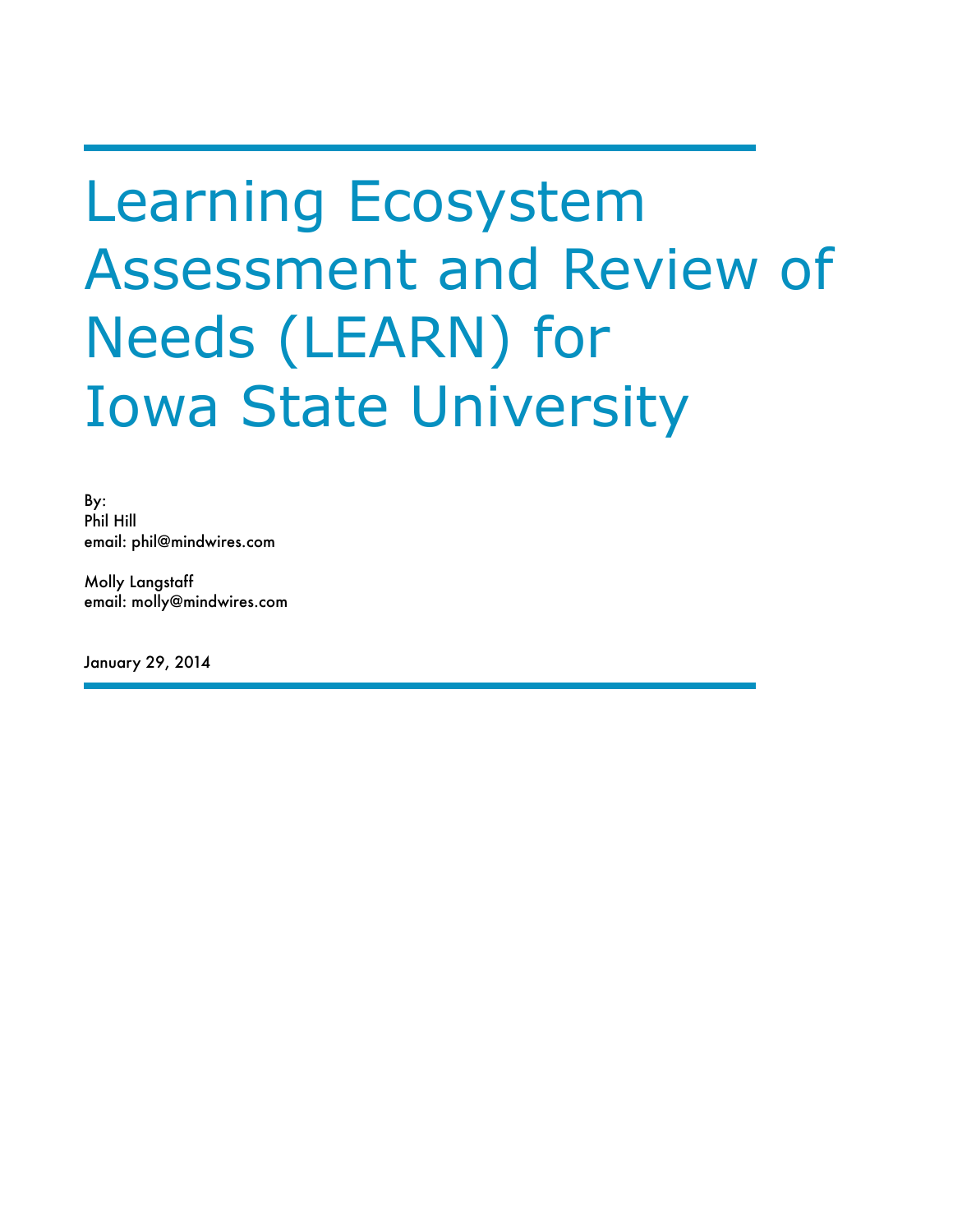# **MUDWGRES**

#### **TABLE OF CONTENTS**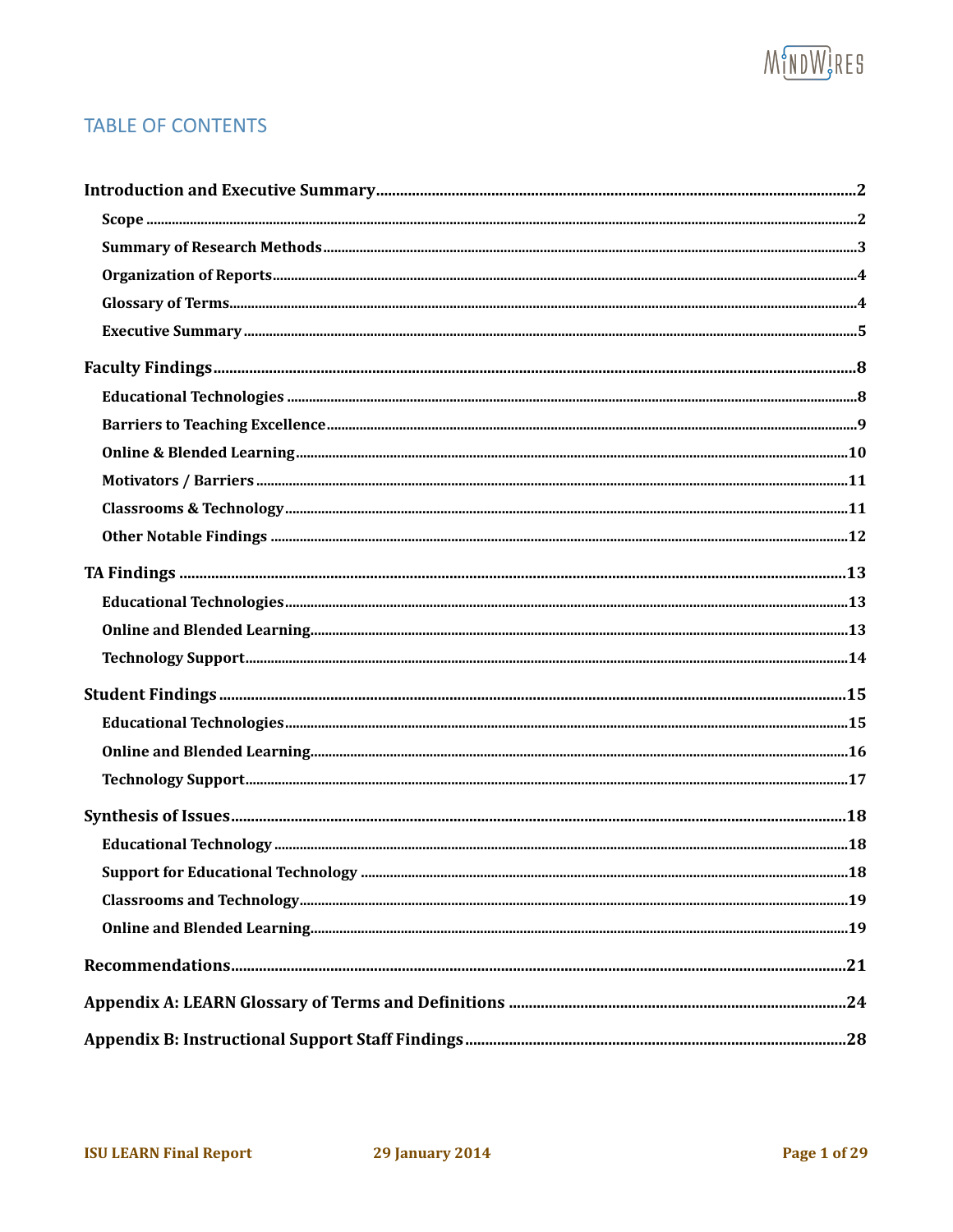

# **INTRODUCTION AND EXECUTIVE SUMMARY**

Iowa State University is facing a "perfect storm" of increasing student enrollment, growing faculty numbers, maximized use of current physical facilities, and the strong desire to maintain the high level of quality education that Iowa State provides its students. In the fall of 2012, support staff for ISU's Learning Management System began exploring the possibility of reviewing the current system (Blackboard). As discussions with faculty began, it became apparent that there was a greater desire to holistically discuss its usage with regard to all aspects of the learning and teaching environment. With that, a process was developed to analyze the needs of the entire learning ecosystem. The results of the needs assessment will inform the long term-direction of physical and electronic classrooms and guide how investments are made in the future at ISU.

The process used for the LEARN needs assessment was designed to ensure community involvement. Through a series of engagements with administration, faculty, support staff, and students, the LEARN process was intended to lead to:

- A long-term direction regarding ISU's learning management system (LMS)
- A more informed online learning presence
- A long-term plan for technology use in ISU classrooms

For more information about LEARN, please visit the project website at http:// learn.provost.iastate.edu .

#### **Scope**

The purpose of the assessment is to understand and quantify the needs of Iowa State faculty, students, and other stakeholders related to the overall physical and electronic learning/teaching environment and how it can support Iowa State's ongoing commitment to institutional excellence. The assessment should provide a foundation, along with internal data, assessments and experience, for future decisions that will better position this environment to enable ISU's ongoing commitment to excellence.

Specific needs include:

- Developing a comprehensive and sustainable multi-year plan for classroom technology
- Investigating the future evolution of the learning management system (LMS), and determining how Iowa State should position itself in the long term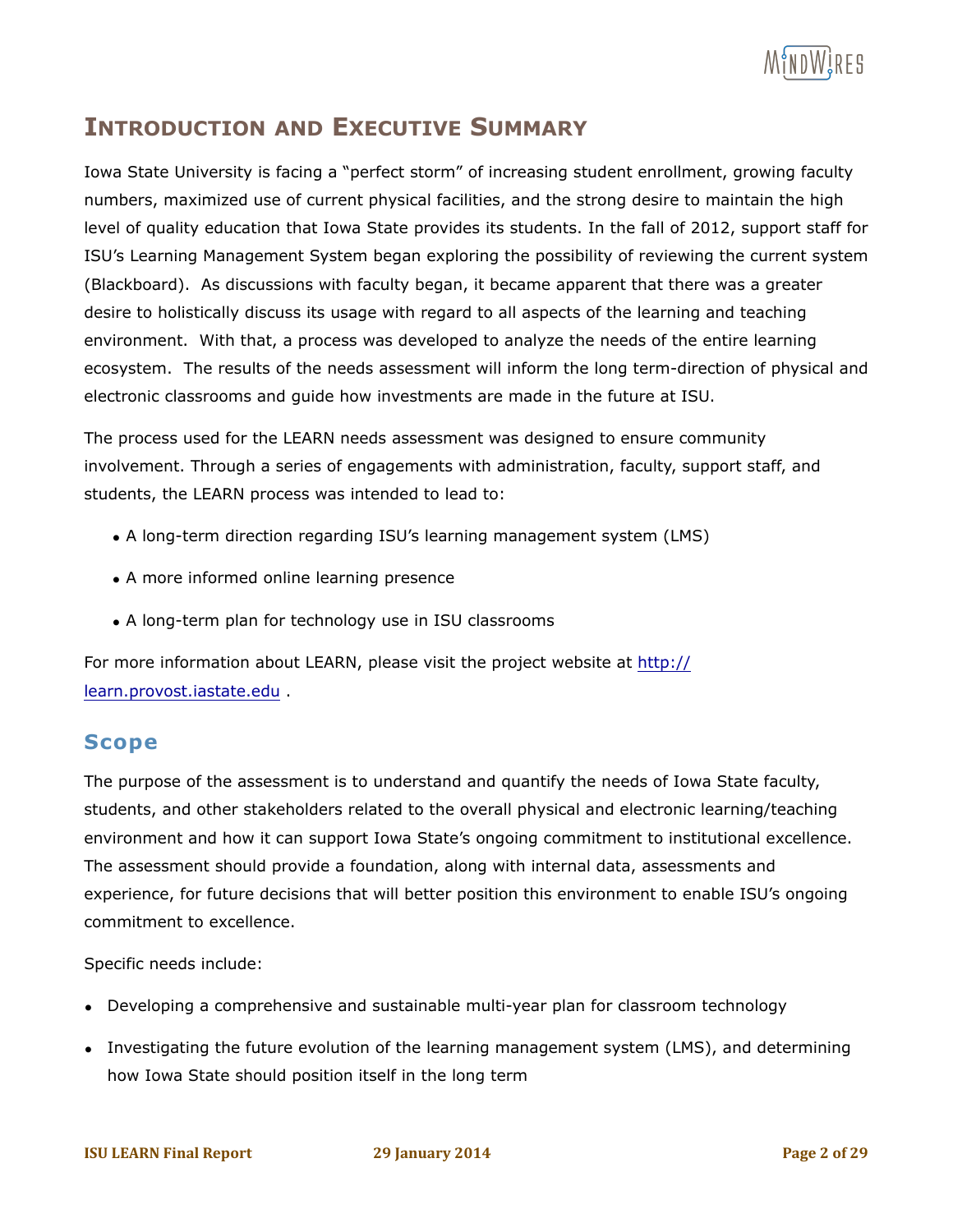

- Identifying strategies to streamline faculty support across campus
- Supporting innovative instructional methods, and exploring the impact of new delivery or pedagogical strategies such as blended learning, flipped classrooms, and open education resources. These innovations, when coupled with new hosting paradigms (e.g., cloud-based service) could improve instructional efficiency, expand reach and enrollment capacity, and enhance learning for both on- and off-campus students.

#### **Summary of Research Methods**

A unique challenge of providing technology services within an academic institution is ensuring that the right systems and services are deployed: the IT practices that will make users' lives easier, and consequently will help the institution succeed in its academic mission to provide and continually improve the quality of education. Traditional technology-focused assessment processes (focusing on the technologies themselves more so than any other component) are not really designed to solve user problems. Thus, institutions should evaluate their unique needs, rather than just look at the specific technologies being offered by vendors. Understanding where systems are being deployed, who uses them, how they need to integrate with existing and future systems, and what specific educational tasks they improve or automate is important to deploying a successful set of IT practices.

Based on the above challenge, we have focused our assessment on the perspective of real technology users, leaders and providers. From April 2013 through October 2013, we conducted a series of one-on-one interviews and focus groups among the following constituencies:

- Full-time and adjunct faculty
- Support staff
- Library staff
- Provost Office and Deans
- Senior administration
- Students undergraduates, graduates and TAs

In addition, we conducted surveys of students, faculty, and TAs to gain a broader understanding of key issues. The surveys consisted of three sections — Educational Technologies, Online and Blended Learning Environments, and Technology Support — with a total of 35 questions, including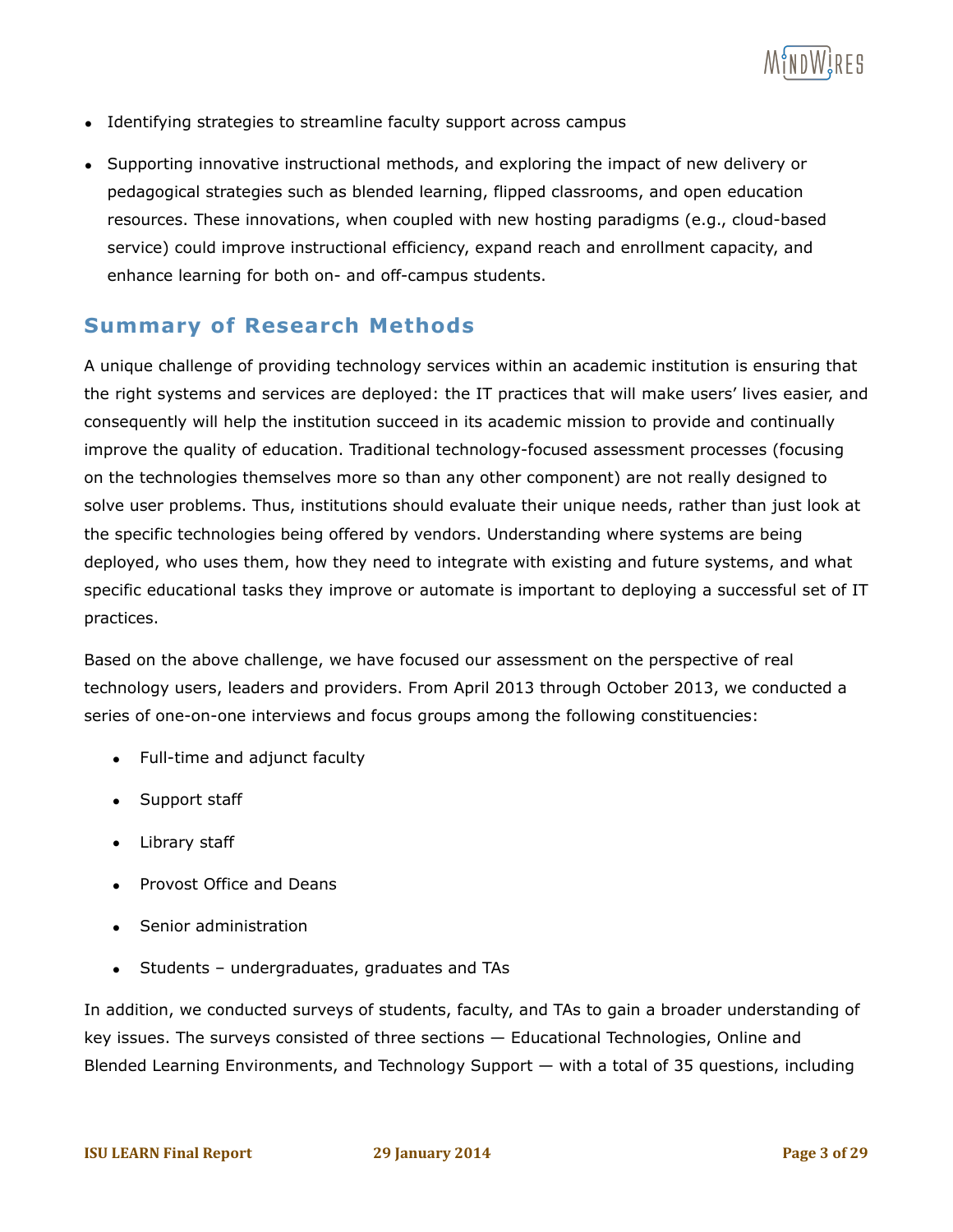some that were adaptive to reduce the number and complexity of the inquiry. Where referenced in this report, survey numbers have been rounded to the nearest 1%.

We gathered input from instructional support staff through interviews and focus groups. In a separate but parallel effort, the Steering Committee conducted a survey of staff. The list of staff invited to participate in the survey was manually generated (unlike the faculty, TA and student surveys which were electronically generated from existing university-list-generated resources). In addition, a small number (26) responded to the survey. The results of the survey should be considered in light of these circumstances. Appendix B includes a summary of the input collected from Instructional Support Staff.

#### **Organization of Reports**

First, we lay out the Findings from the interviews and surveys, organized by major constituency group. This section is followed by a Conclusions and Synthesis section which follow from the assessment.

In addition, there are three supporting documents available from the project website, http:// provost.iastate.edu:

- ISU Focus Groups Report capturing the focus groups and one-on-one interviews;
- ISU Faculty Survey Summary Report capturing the faculty survey results; and
- ISU Student Survey Summary Report capturing the student survey results.

#### **Glossary of Terms**

Early in discussions, we realized that ISU faculty and staff had varying opinions and ideas about certain words, labels and their definitions. To ensure a common base for our discussions, MindWires staff, with input from the Steering Committee, developed a glossary of terms. Appendix A includes the full list of terms and definitions. These terms are also posted on the project website at http:// provost.iastate.edu.

Two terms – blended course and online courses – were shared with focus group participants and were included in the surveys.

Below are selected terms from the list that were especially important in developing a common language during the project.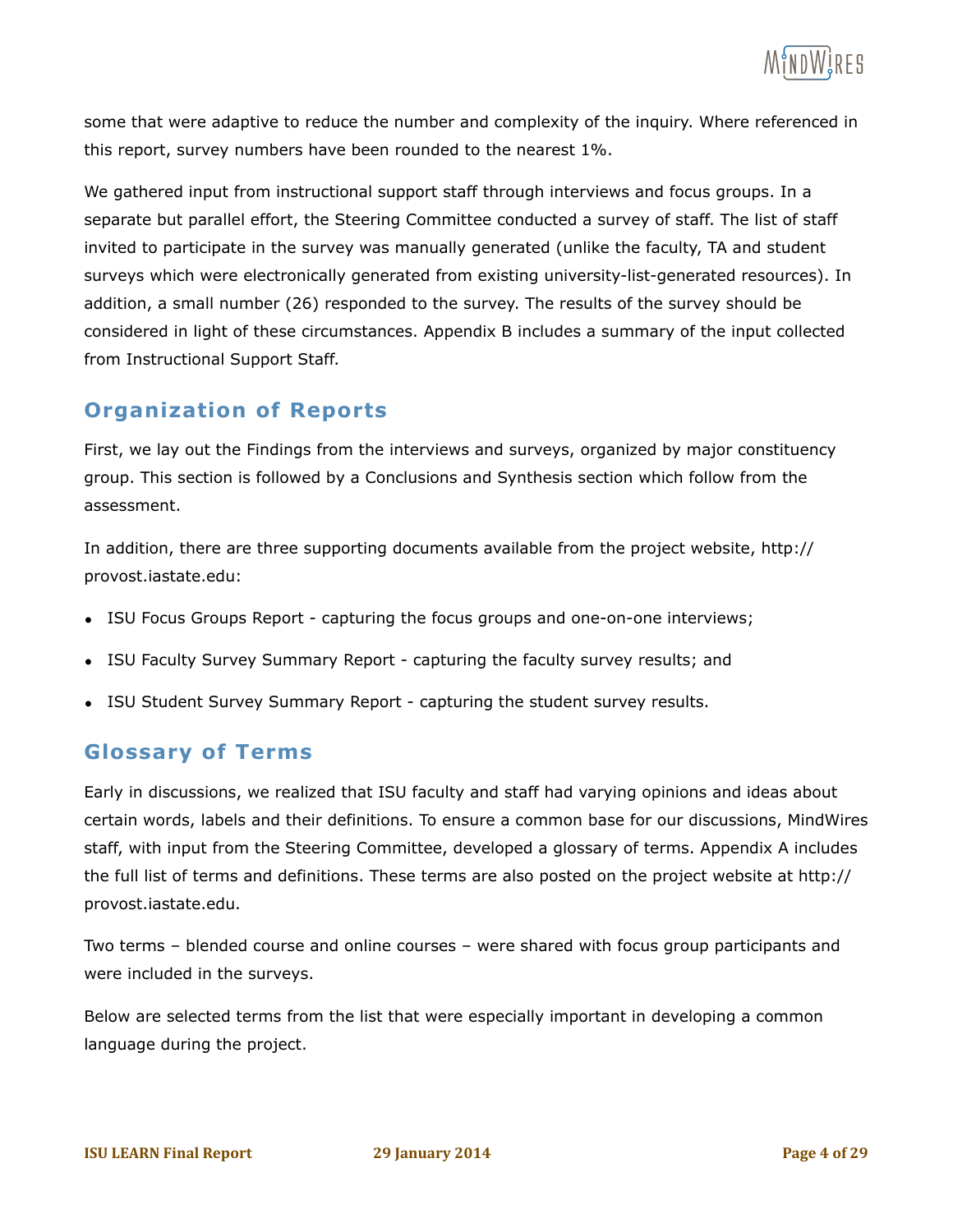

| Online course     | A course that is deliberately designed for online learning, with at least<br>90% of the learning activities scheduled for online methods. The class<br>would only meet in person at the beginning of the term or not at all.                                                                                                                                                    |
|-------------------|---------------------------------------------------------------------------------------------------------------------------------------------------------------------------------------------------------------------------------------------------------------------------------------------------------------------------------------------------------------------------------|
| Blended course    | A course that is deliberately designed for blended learning, with at least<br>25% of the learning activities scheduled for online methods and at least<br>25% scheduled for face-to-face methods.                                                                                                                                                                               |
| Distance learning | General term for any type of educational activity in which the participants<br>are at a distance from each other -- in other words, are separated in<br>space. They may or may not be separated in time (asynchronous vs.<br>synchronous). Online learning is one form of distance learning.                                                                                    |
| Flipped classroom | Courses that move the traditional lecture, or content dissemination, away<br>from face-to-face hours and into online delivery outside of class time.<br>The face-to-face class time is used for practice and actual application<br>rather than for introducing the content being studied. The instructor then<br>has time to help students face-to-face with specific problems. |
| Smart classroom   | A traditional lecture style teaching space that has available technological<br>equipment that can be used to aid and enhance instruction of a course.<br>Typical equipment includes projectors, network hookup, dedicated<br>computer, smart boards and audio-visual aids.                                                                                                      |

#### **Executive Summary**

The increasing enrollment at Iowa State has stretched all aspects of campus life, from faculty workloads, to physical facilities, to support services. This growth has created challenges and opportunities.

The existing physical plant is being stretched to provide the spaces for classrooms, studios and labs needed for teaching and learning the burgeoning enrollment. Some colleges are in the early stages of curriculum redesign to meet these challenges and are trying new approaches, including online courses and flipped classrooms. However, these changes are small and experimental and are not being shared broadly across campus.

Enrollment growth has also stretched faculty and staff. Faculty feel there is simply not enough time to meet all of the demands on their time, including time to explore new educational technologies and approaches. They are most concerned about maintaining the ISU brand of "high touch, high quality" education for which ISU is known. Colleges and departments have implemented obvious changes to meet enrollment needs – for example, hiring lecturers to teach additional sections –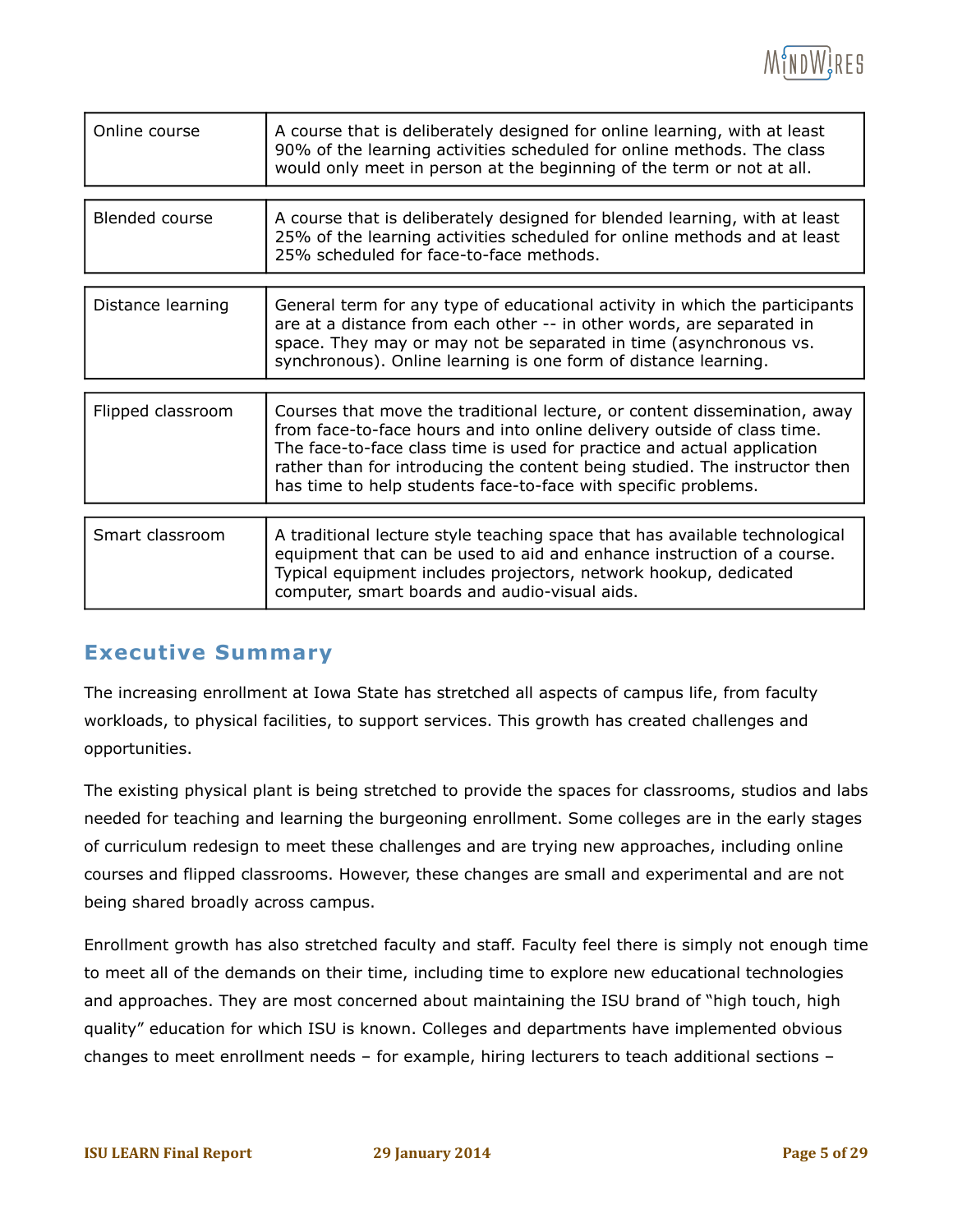

and are now faced with exploring more non-traditional approaches, such as blended and online learning.

Based on the recent physical plant assessment, colleges have begun to redesign spaces for active learning intended to improve student learning. On the down side, these redesigned spaces reduce the number of seats available when, in fact, more seats are needed to meet class sizes. The redesigned classrooms are controlled by individual colleges and thus reduce the number of spaces available to the general university pool.

Students report broad usage of learning technologies such as LMS and classroom presentation systems, although the primary usage of the LMS is for administrative and not academic usage. In contrast to faculty, students expressed a desire for more consistent usage of technology across the university. For example, a consistent message from the student survey and focus groups was for one LMS to be used in all classes, with all faculty using the basics of the tool and using a consistent course layout. Within online or hybrid classes, many students expressed a desire for faculty to design the course appropriately for that medium and to keep materials up-to-date.

The following bullet points highlight key issues and trends identified during the assessment:

- In our experience, Iowa State stands out from most peer institutions in the extent of the following attributes:
	- **Broad adoption of the centrally supported Learning Management System.** The LMS is used broadly by faculty and students and viewed as the electronic place to go to find and share information about a course. It is rare to find such broad adoption at a diverse research university.
	- **Consistent classroom technology**. Technology provided by the University's supported pool of classrooms is highly consistent across the campus. These classrooms provide the basic elements needed for a Smart Classroom – projectors, network hookup, dedicated computer, smart boards and audio-visual aids. It is rare to see such broad, fairly consistent, classroom technologies within public research universities.
	- **Mission- focused**. The "high touch, high quality" brand for Iowa State is supported and promoted by faculty across the university. They cite it often as their common goal for the university. It is rare to find such a consistent acknowledgement and support of a university mission within research universities.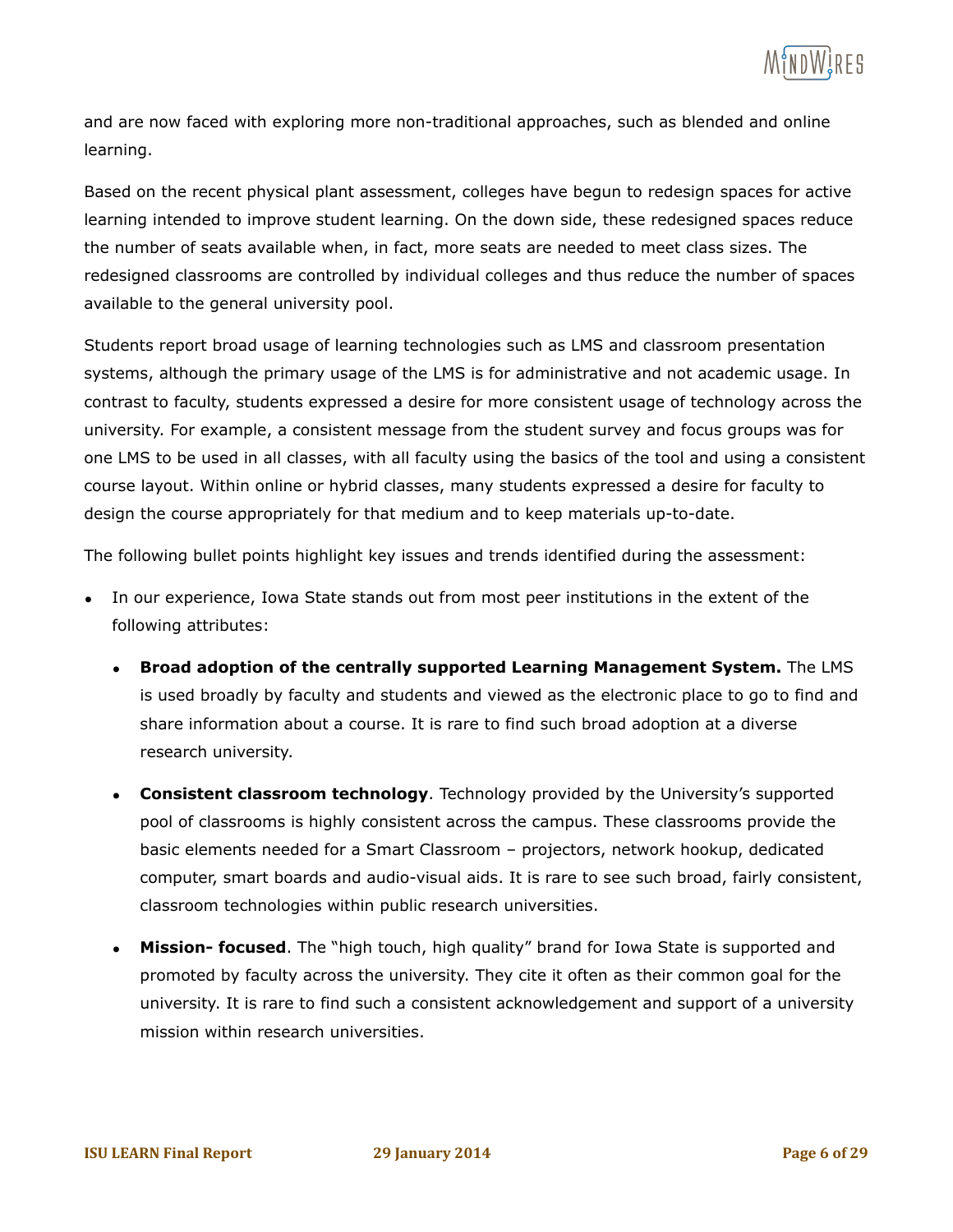

- All colleges cite growing enrollment as one of their top issues. The most important challenge is to maintain the ISU brand of "high touch, high quality" education for students. Most colleges are exploring new approaches to meet the challenges of providing instruction to more students.
- The physical facilities are stretched to accommodate the enrollment. And, at the same time, colleges are redesigning spaces for active learning – a good thing – which reduces the number of seats available – not such a good thing in the face of growing enrollment.
- General Assignment classes provide basic technology such as Internet access and display technology). Recently (past 3-4 years), the current budget model has given colleges more control of funds and the ability to redesign and remodel selected classrooms to meet diverse needs. These new classrooms, in turn, are creating an increasingly wider expectation of classrooms among all faculty. Scheduling of General Assignment classrooms to allow for increasing number of students and course sections is a growing problem.
- Time is the number one issue for faculty, whether it is finding time to explore new technologies, time to develop online courses, or time to resolve technology issues in the classroom between class changes.
- The centrally provided Learning Management System, Blackboard, is used widely by instructors and students, and is used mostly as an administrative tool or "file cabinet." Reliability of the educational technology tools is the most important concern for faculty and students.
- Online courses are a small, but growing, part of Iowa State's course offerings. Students appreciate the flexibility in scheduling an online course and often use online courses to supplement on-campus courses to keep on track for graduation. Opinions about online learning vary greatly among colleges and faculty. Faculty generally are open to online learning but many believe that it is not appropriate for what they teach, how they teach, and the type of student they teach. Both faculty and students are concerned about the quality of online learning and ensuring that it matches the quality of face-to-face teaching and learning. Faculty often cited the "high-touch, high quality" reputation of Iowa State as critical to its continued success and question how online learning will help or hinder this reputation.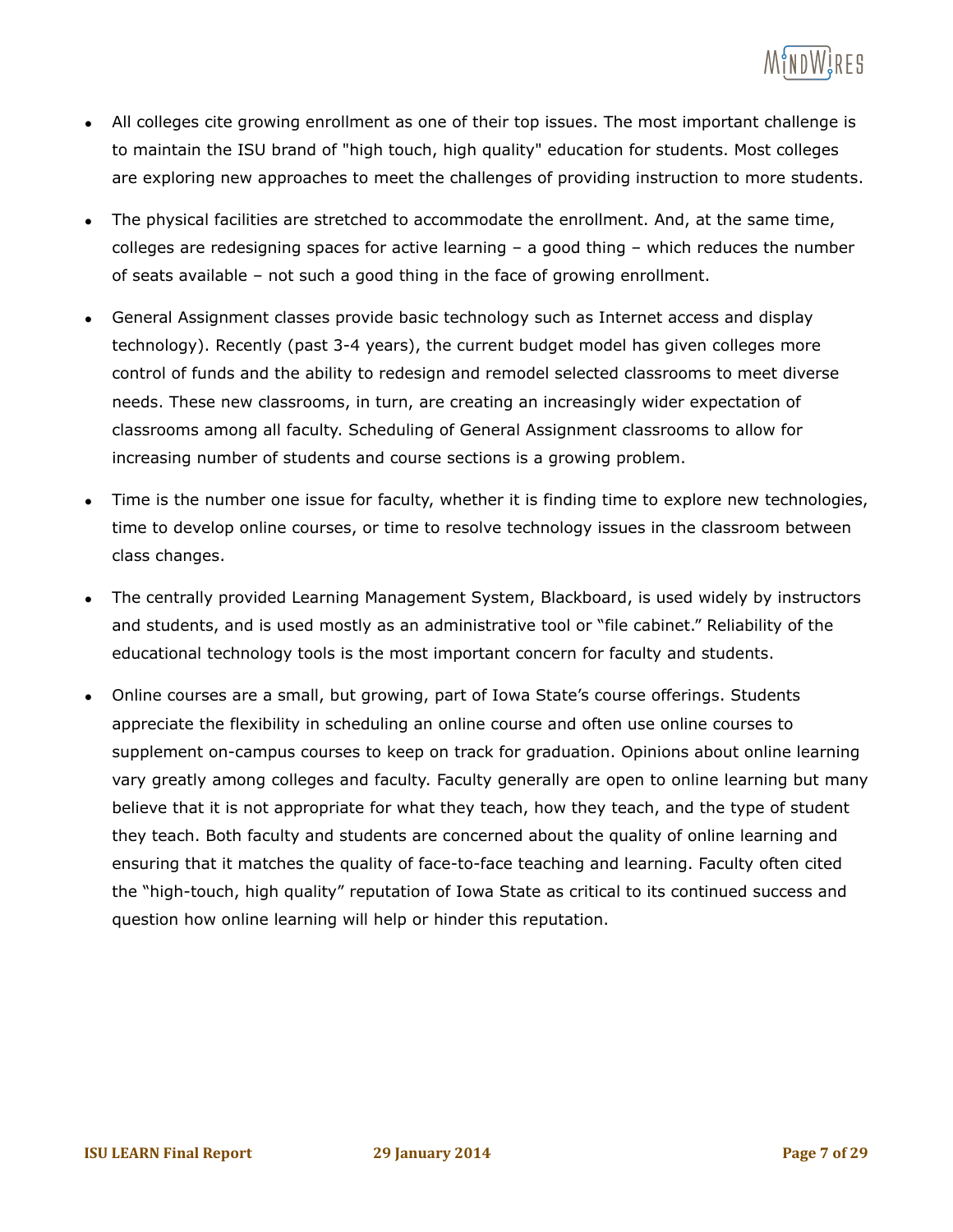

# **FACULTY FINDINGS**

Faculty views were captured in interviews, focus groups, and a survey. The most important issues identified are highlighted below. More information is available in the Survey Summary report and in the Focus Group Summary report (available on the project website at http:// LEARN.provost.iastate.edu .

#### **Educational Technologies**

- The educational technologies most used by ISU faculty are those facilitating presentation and communication about course logistics.
- Smart Classrooms are in demand with a frequent call for better maintenance of the systems and standardization of equipment in every classroom. Faculty cite concern over the lack of access and time to the classrooms where they are assigned to teach. The 10 minutes class change is not enough time to set up the equipment, learn to use it, or deal with equipment problems (for faculty and for classroom support staff).
- The Learning Management System, while broadly employed, is used mostly as an administrative tool or "file cabinet" with only 48 percent using it for collaboration functionality and 54 percent for class discussions. When asked what additional LMS features faculty would like to use, most of the comments were suggestions for improvement on existing features, reliability and efficiency of the system, or substitutions to features of the system.
- A recurring theme in various parts of the survey is that faculty do not need more technology tools, they need reliable, standard, better-designed, and functional tools. The LMS topped the list as both the "biggest frustration" and "biggest satisfaction" with technology at ISU. However, when asked "If you could make one change to how technology is used at ISU, what would that change be?" the LMS was not a frequent response. The educational technologies least used by faculty are social learning tools and online testing systems.
- Online content sources supplement physical course materials and lectures with 49 percent of faculty using online publisher resources, 60 percent using free open educational resources like Wikipedia and YouTube, but very few report using content from MOOCs.
- Recorded lectures were mentioned often during faculty focus groups. Faculty know that students like having them available and see both positive and negative aspects. They see value in enabling students to review lecture material and to see the lecture when they are unable to attend class. However, faculty are concerned students will stop attending class and only view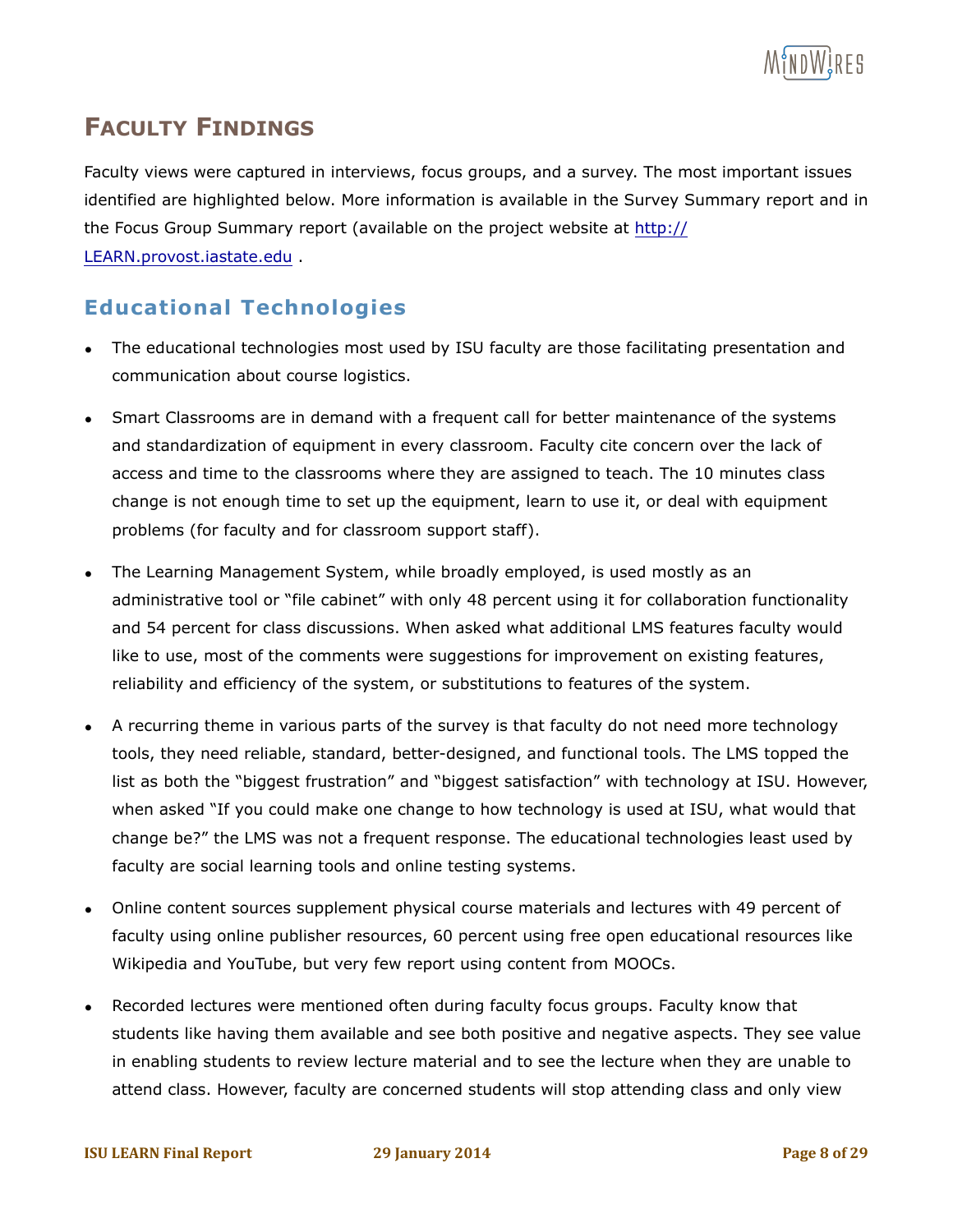the recorded lecture. Faculty expressed concern about the additional effort required to produce taped lectures and the need to learn and use specialized equipment.

# **Support for Academic Technology**

- There is broad satisfaction with academic technology support services at ISU, with less than 10 percent dissatisfaction in most categories. Generally, faculty are more satisfied with their college support desk than with central services support, and are more likely to call on them when they need support.
- While faculty are pleased with the overall quality of help desk support and the professionalism of the staff, they feel there needs to be more timely support and that the support teams are understaffed and spread too thin.
- Satisfaction in training is highest when conducted on a one-to-one basis. Respondents commented equally with a variety of complaints and compliments. The compliments fell into two categories, 1) general comments of satisfaction with the services provided, and 2) compliments specifically for the CELT and ITS teams. The complimentary comments were either very general or uniquely specific and no themes emerged. The complaints and suggestions for improvement were predominately about slow time to response, lack of problem resolution, and poor customer service skills by help desk staff. The strongest theme was about the satisfaction with CELT support.
- Centrally provided workshops are too general to be helpful to most faculty; attendees spend 60 minutes to get 10 minutes worth of relevant information. Faculty are generally looking for justin-time support.
- Faculty would like to see more information on what could make teaching online better and how to assess various teaching methods.
- Faculty would like to see more sharing and communication about what others are doing on campus.

# **Barriers to Teaching Excellence**

- Faculty are not incentivized or rewarded for integrating technology into teaching. It takes considerable time and effort to do it well and faculty must take this time from other activities.
- Faculty would like to see new standards for what constitutes "teaching excellence" and standards for developing courses and materials using technology.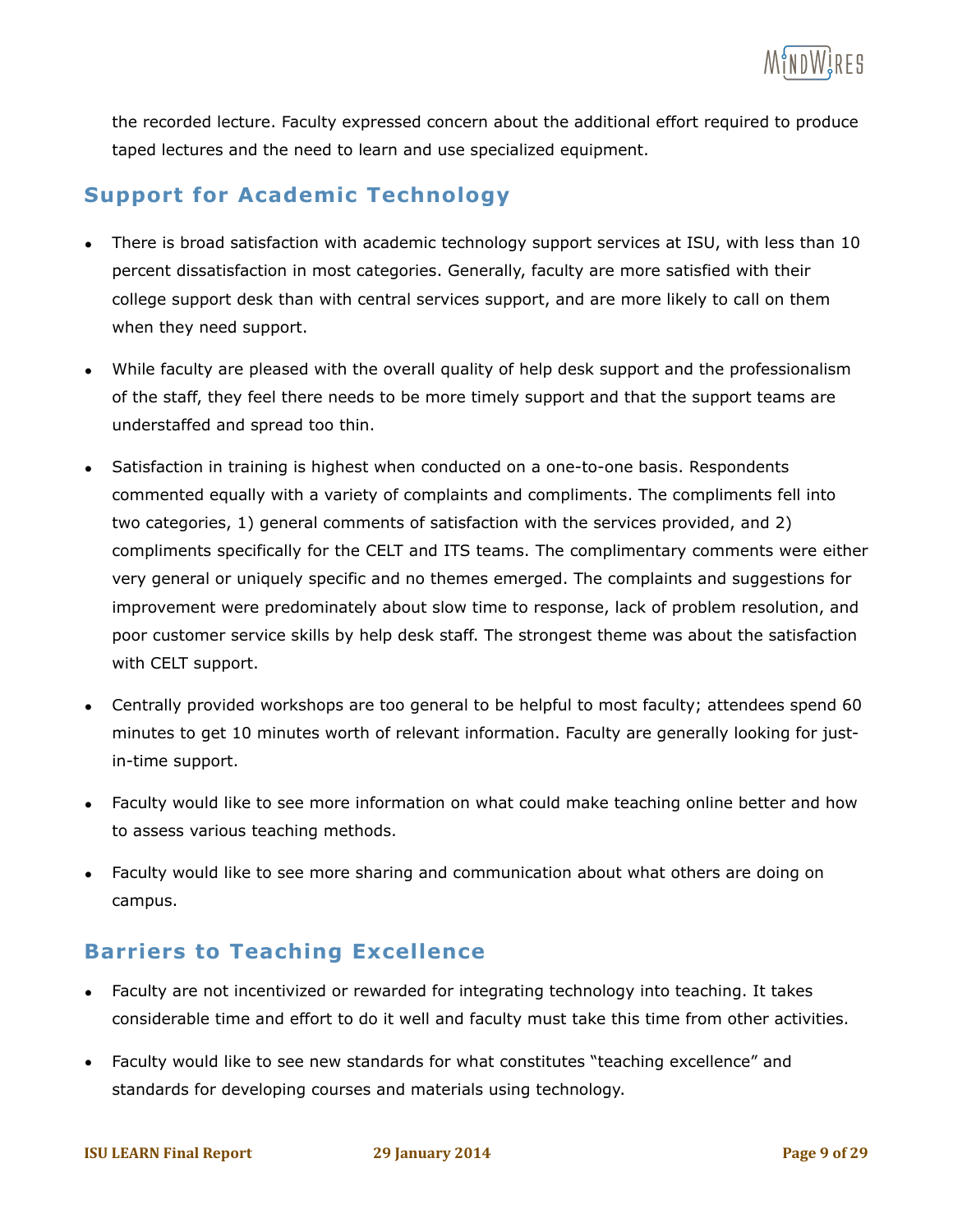

• Stability of technology and systems is essential. Faculty invest significant time and effort to learn and use technology. They want that investment to pay off for before the technology changes. "I lose a week of my life whenever the technology changes."

#### **Online & Blended Learning**

- Experience teaching an online course varied by college, with 50 percent or more of the faculty reporting experience teaching an online course in the Colleges of Agriculture and Life Sciences, Engineering, and Human Sciences, while the other colleges reported experience in online teaching of less than 30 percent. Experience teaching in a blended learning modality was low across the board with less than 35 percent reporting experience teaching at least one course, except the College of Human Sciences at 52 percent.
- For those with experience teaching an online course, satisfaction varied widely by college affiliation. The College of Human Sciences reported the greatest satisfaction teaching online, while the College of Design had the least satisfaction. Again, blended courses had higher satisfaction rates than online courses across the board.
- While experience teaching online and blended courses is low overall, the majority of the faculty are willing to consider teaching an online or blended course in the future (75 percent would consider teaching an online course and 84 percent would consider teaching a blended course). Of the faculty who would not consider teaching online or blended courses, most took the time to write an open-ended response explaining why they would not consider online modalities, citing the following reasons:
	- Many believe that online instruction is not appropriate for what they teach, how they teach, and the type of student they teach.
	- Many simply prefer the experience of being face-to-face and the personal interactions of classroom teaching.
	- The loss of non-verbal cues would be detrimental to their ability to teach.
	- Lack of belief in online learning; they think it is an inferior modality.
	- Others cite an increase in workload, the perceived inefficiency of an online system, and a lack of time to develop and administer an online course.
- Although a majority of faculty would consider teaching an online or blended course, they do not believe that the learning outcomes of online and blended modalities are equivalent with a faceto-face course (44 percent and 32 percent, respectively).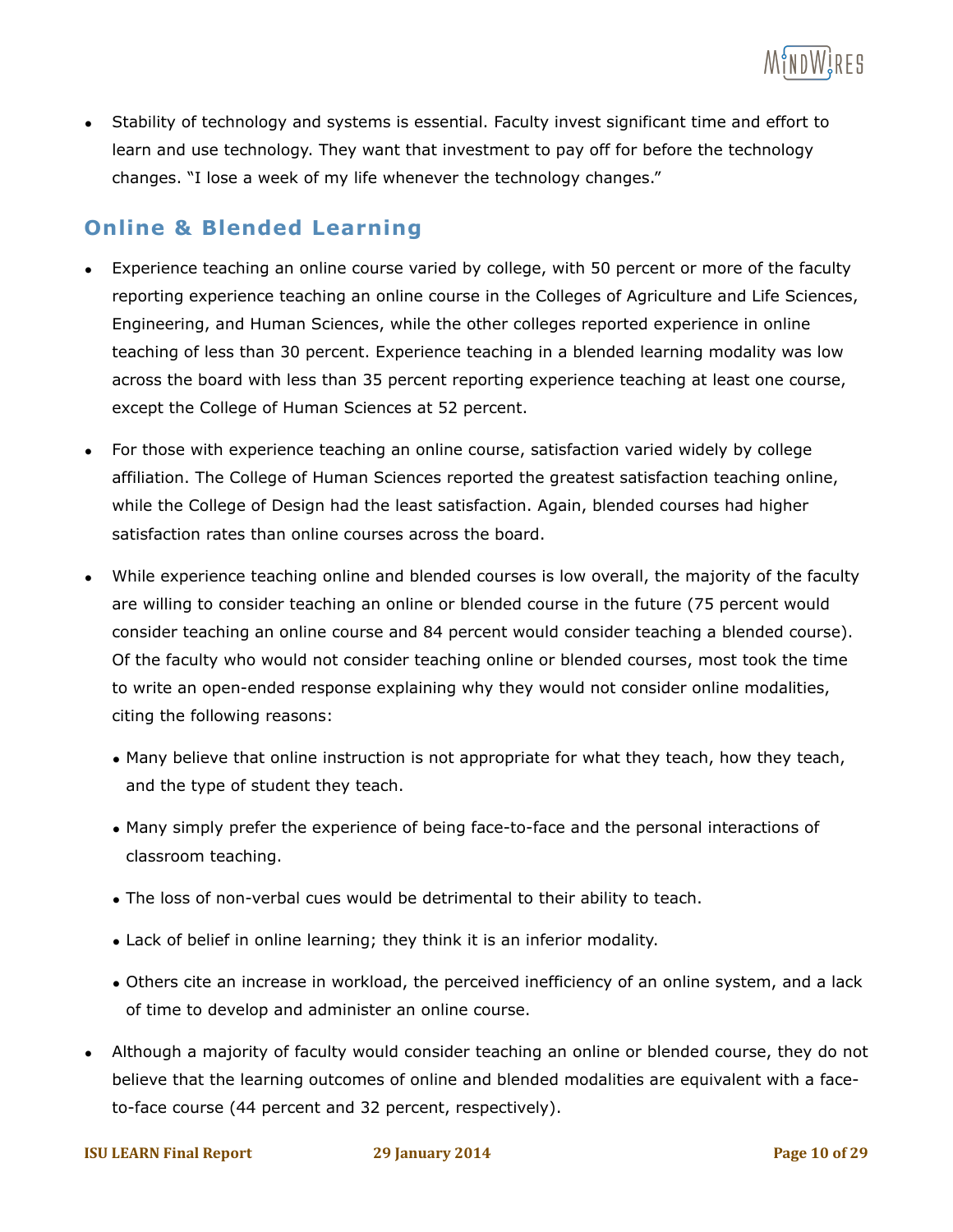

### **Motivators / Barriers**

- The top three motivators to teaching an online or blended course included flexibility in the schedule, the ability to work from home, and to meet the demand of students who like online and blended courses.
- The top three barriers to teaching in these modalities included lack of time, funding and technical skills to develop an online or blended course.
- A concern of some faculty is that developing and teaching online is added as an overload and is not rewarded through either salary or promotion.
- Opinions wary widely on the value of online teaching & learning. Some believe ISU is missing a market by not offering online courses. Others believe that ISU should not compete with nationally recognized online programs who dominate this market. For these faculty, online is not ISU's strength.
- Faculty are concerned about the quality of online and question whether the topic / content they teach is appropriate for online teaching & learning. Faculty believe that online labs are no substitute for hands-on, face-to-face lab experience.
- The ISU brand is "high touch" and faculty are concerned that online courses do not support this brand. ISU students pay for an "on campus" experience, so faculty assume that is what they want, not online.

#### **Classrooms & Technology**

- The growing student enrollment has stretched the physical facilities to their limits. Classrooms are dated and are minimally maintained. Faculty cannot rely on technology being available or, if it is available, being in working order.
- Faculty expect technology in the classroom and expect it to work. Faculty aren't looking for more technology, but better ways to use what is already in the classroom. The fear of the technology failing makes some faculty avoid using it.
- Generally, classrooms provide the basic "smart classroom" technology. However, faculty described classrooms as not on par technologically with other institutions and not well maintained. There needs to be a higher minimum bar for standardization of an equipped classroom.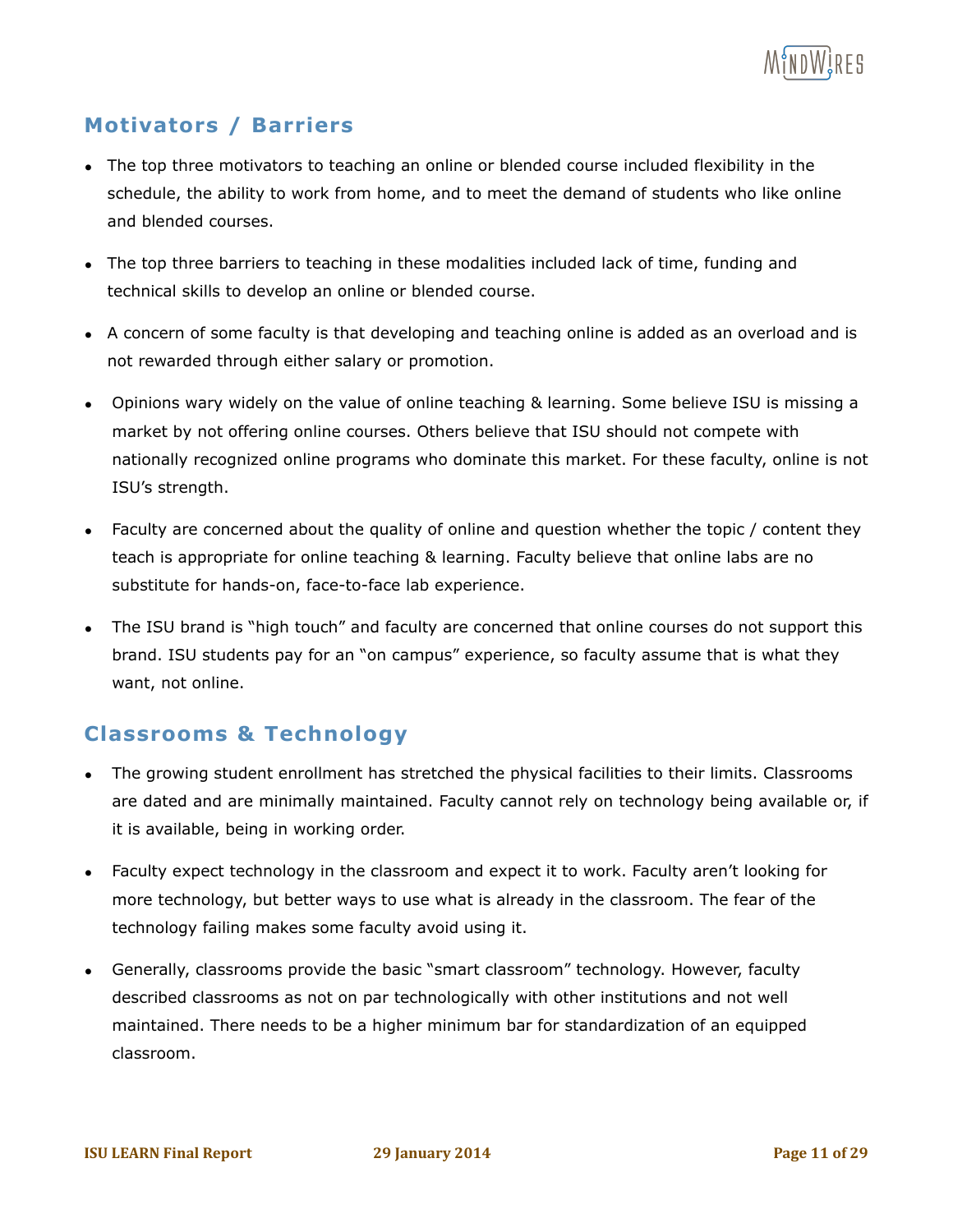

• In the face of increasing online offerings, faculty believe ISU cannot "de-prioritize physical space. Face-to-face, hands-on experience is what differentiates ISU." The University needs to continue to invest in classrooms and teaching spaces.

#### **Other Notable Findings**

With several open-ended opportunities to comment, faculty raised issues not explicitly asked in the survey. Some used the opportunity to lobby for a thoughtful conversation about the role of technology in education. Others raised policy issues surrounding the use of technology in education and the move toward online modalities.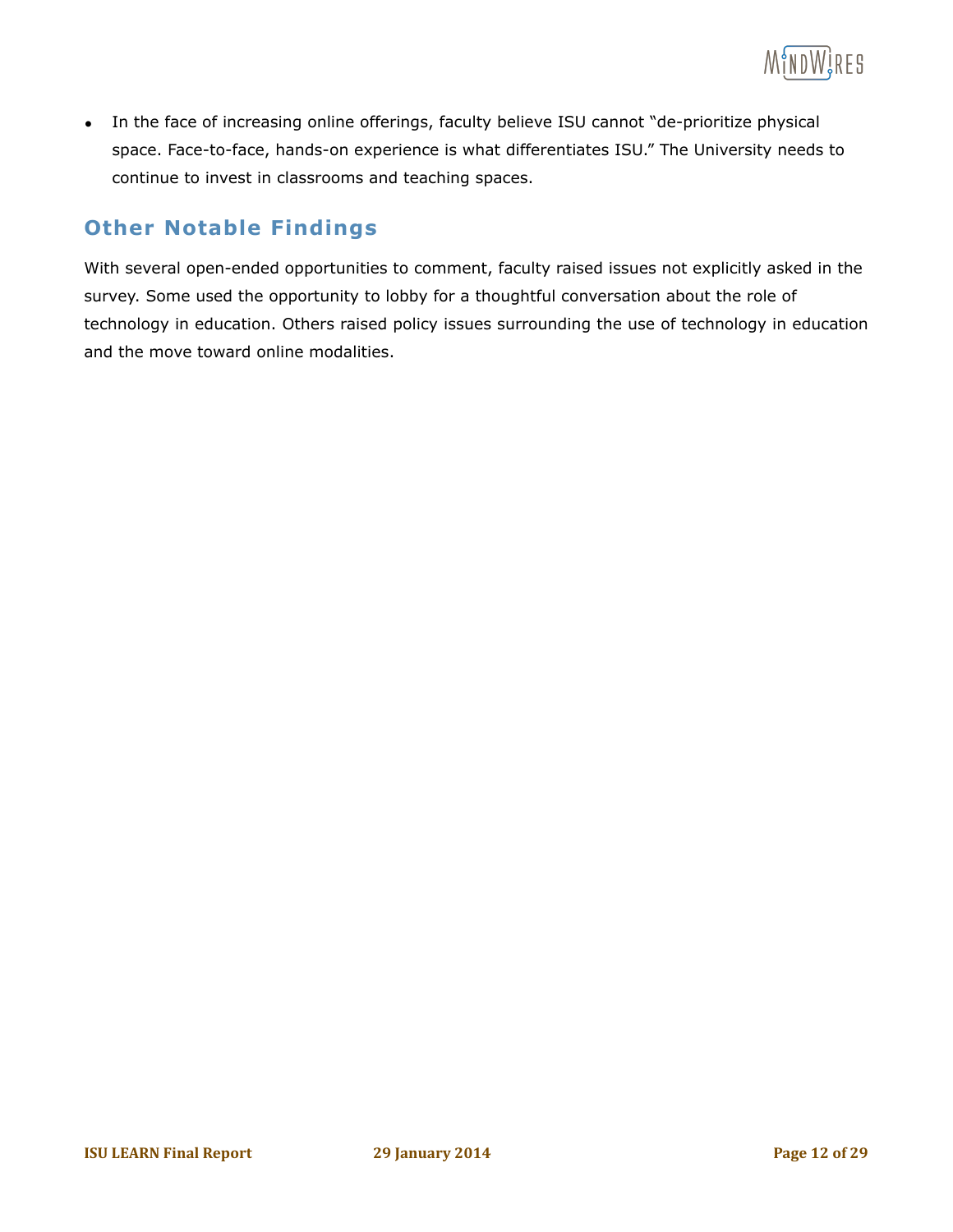

# **TA FINDINGS**

Teaching Assistants were surveyed using the Faculty Survey instrument, and some of the graduate students participating in the student focus group also had teaching responsibilities. Teaching Assistants may teach or assist teaching or class administration but most are also still active students. Therefore, their views may reflect either a student role and/or a teaching role. TA participation in open-ended survey questions was weak on many questions. One TA commented that TAs generally don't plan to teach in the future and have little or no role in decisions about teaching at ISU.

For detailed information on survey results, see accompanying the Surveys Summary Report.

#### **Educational Technologies**

- The educational technologies most used by the TAs are those facilitating presentation (though to a lesser degree than faculty) and communication about course logistics, the LMS.
- Teaching Assistants more frequently use social networking sites, collaboration tools, and content from MOOCs than do faculty members but allow mobile device use by students less frequently.
- Smart Classrooms are used less by Teaching Assistants than by the faculty, which may be due to their role.
- The Learning Management System, while broadly employed, is used mostly as an administrative tool or "file cabinet" with only 50 percent using it for collaboration functionality and 50 percent for class discussions reflecting the pattern of use by faculty.
- Online content sources supplement physical course materials and lectures with 49 percent of faculty using online publisher resources, 60 percent using free open educational resources like Wikipedia and YouTube, but very few use content from MOOCs.

#### **Online and Blended Learning**

- Experience teaching in online and blended modalities was low (12 and 16 percent respectively).
- Although a majority of the TAs would consider teaching an online or blended course, they do not believe that the learning outcomes of online courses are equivalent with a face-to-face course (41 percent). Yet, they are more optimistic about blended learning with only 18 percent disagreeing with the premise that blended and face-to-face can achieve equal learning outcomes.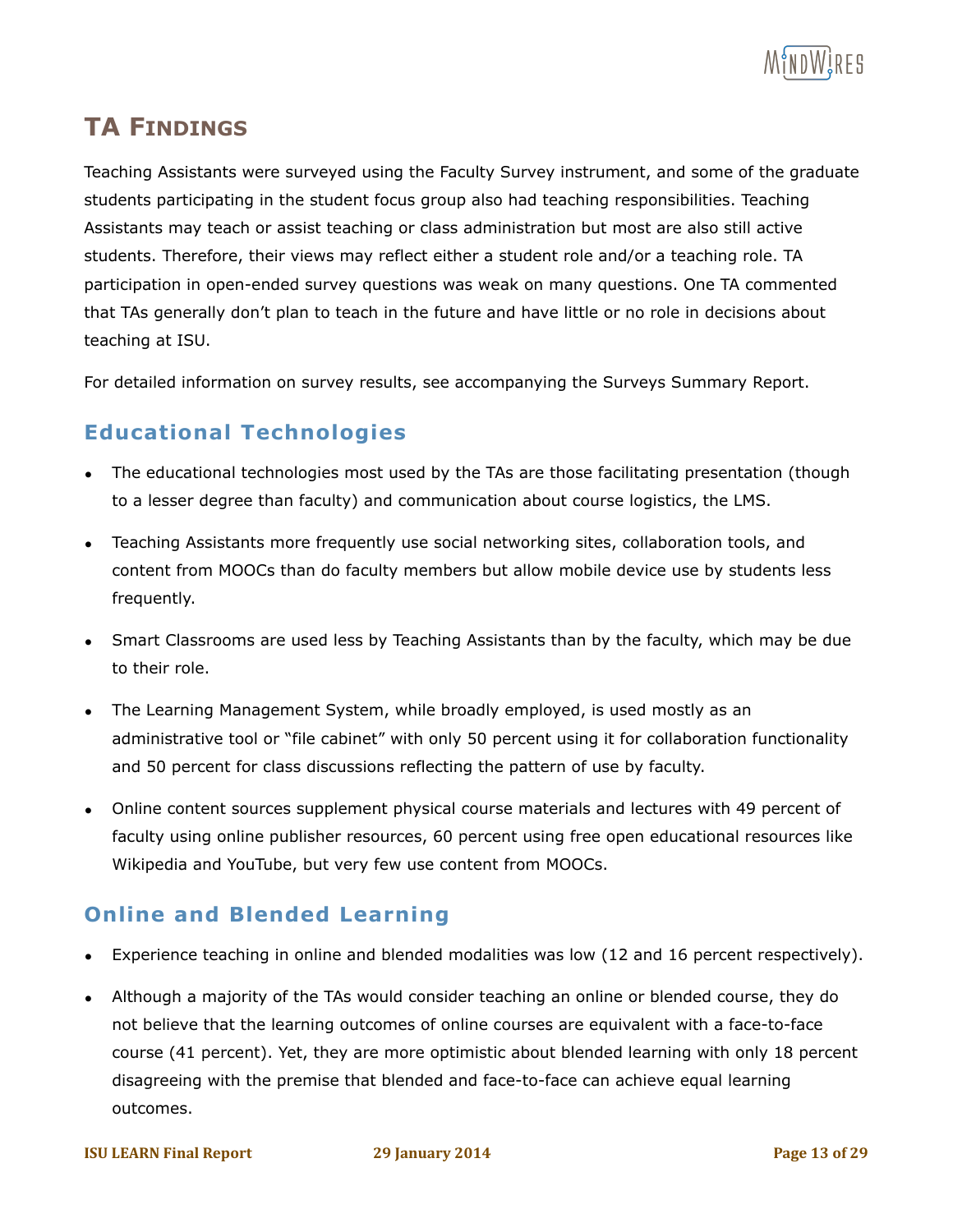

# **Technology Support**

- There is broad satisfaction with technology support services amongst TAs, with less than 10 percent dissatisfaction in most categories.
- Generally, TAs, like faculty, are more satisfied with their college support desk than with central services support, and are more likely to call on their college help desk or a colleague down the hall when they need support.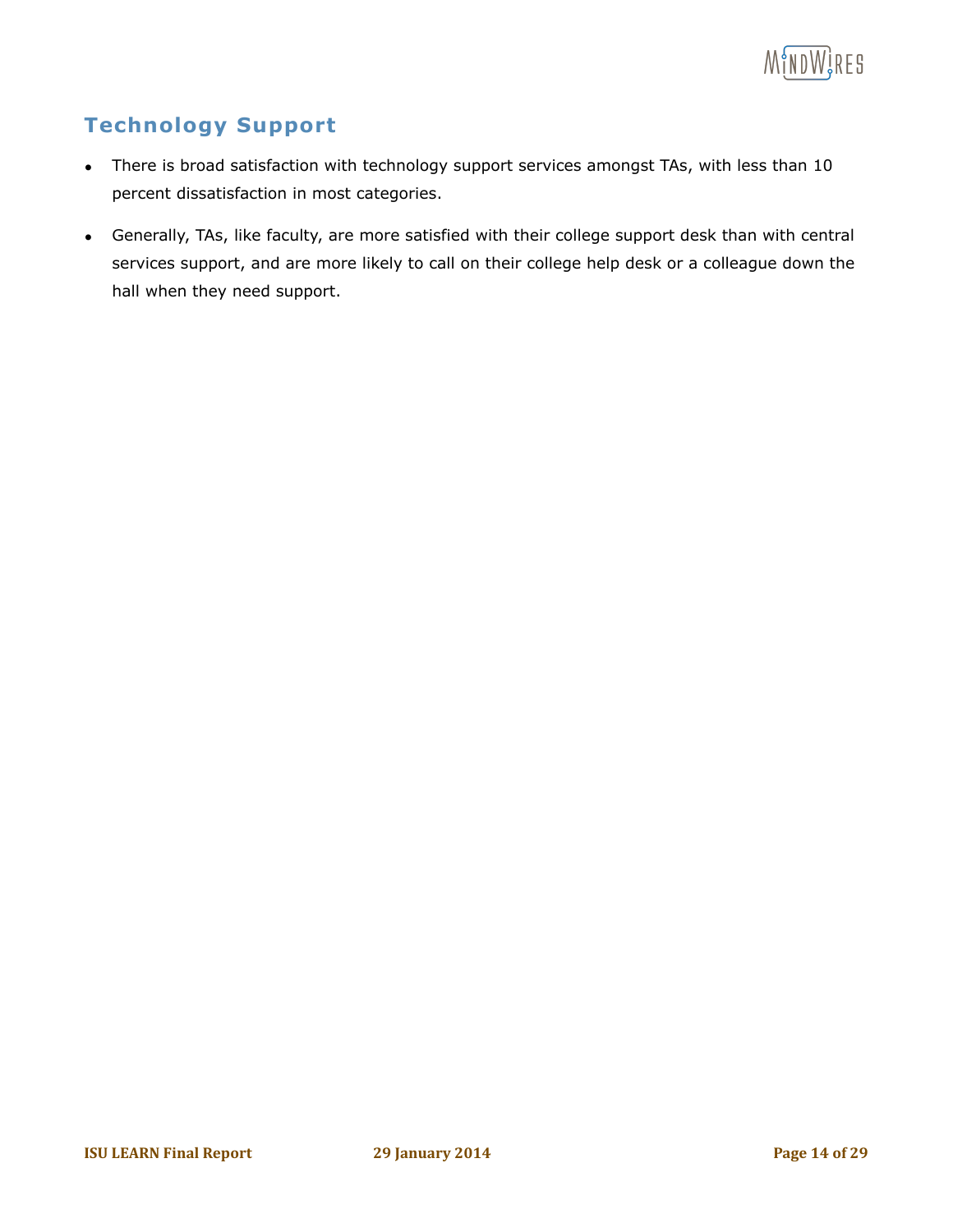

# **STUDENT FINDINGS**

Student views were captured in focus groups and a survey. The most important issues identified are highlighted below. More information is available in the Survey Summary report and in the Focus Group Summary report.

#### **Educational Technologies**

- Students would like to see improvement in ISU's software systems: to ensure the ERP systems, like registration, use more current interface design; have high reliability across campus; and provide more integrated tools.
- Students would like to see instructors receive more training on using technology effectively. Two specific areas mentioned were use of Blackboard and lecture capture.
- Students would like ISU to adopt standards and policies to ensure high quality of instruction, including keeping online classes fresh and best practices for using online instruction.
- The educational technologies most used by the faculty as reported by the students are similar to those reported by faculty with near universal use (greater than 90 percent) of presentation software applications, a learning management system, e-mail, and equipment in a Smart Classroom. The only differences noted in the reporting between the two groups were in the following categories:
	- use of classroom response systems (students report 48 percent, faculty report 29 percent)
	- use of live synchronous video systems (students report 8 percent, faculty report 26 percent)
	- use of online library resources (students report 40 percent, faculty report 67 percent)
- The Learning Management System, while broadly employed, is used mostly as an administrative tool or "file cabinet" with only 50 percent using it for collaboration functionality and 52 percent for class discussions. When asked what additional LMS features students would like to use, most of the comments were suggestions for improvement on existing features, mostly surrounding the grade book and calendar features. While the LMS appears high on the list as both the "biggest frustration" and "biggest satisfaction" with technology at ISU, the students view the problems differently than faculty.
- Students like using Learning Management Systems with the affordances of aggregated materials and information about their courses. Over 75 percent log in and check the LMS daily or multiple times per day. Many wish that all of their professors used an LMS. However, they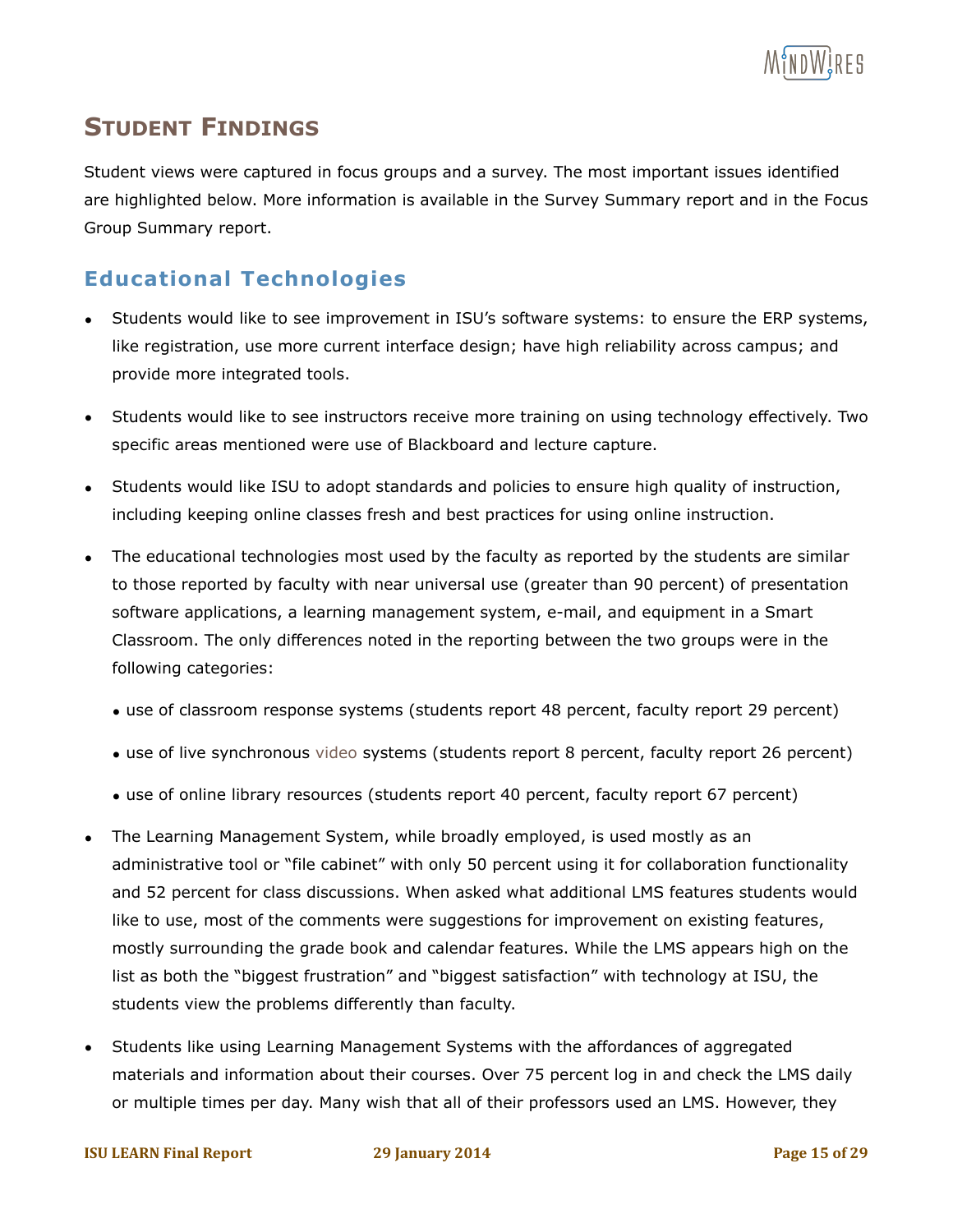

want faculty to use only one LMS, not Blackboard and Moodle and the instructor's own web site. Students report that nearly 70 percent have courses using multiple learning management systems. Students report weariness of trying to figure out the interface and functionality for multiple sites. And if the University could settle on one LMS, they seek uniformity in the appearance of each course site. However, these comments paled by comparison to the amount and insistence on the need for better Internet and Wi-Fi connection, in general and to the Learning Management Systems. Crashes, slow response, and the inability to complete assigned homework due to poor network infrastructure are the most frequent complaints and the biggest area for improvement from the student's perspective.

- Students appreciate the functionality of Smart Classrooms and generally believe it enhances their learning.
- While there were numerous ideas for more technologies to enhance learning, a common refrain was for more recorded videos of face-to-face lectures posted online. Students value the flexibility in time and space of online technologies and appreciate the ability to see a lecture they missed or the ability to review a lecture to gain more clarity or study for an exam.

#### **Online and Blended Learning**

- ISU students view online courses as a supplement to their coursework. They consider enrolling for online courses primarily due to availability (only way they could take the course); distance, time & convenience; to shorten time to graduation; as a summer activity from home. They do not consider online courses for "core" courses or those that require heavy interaction, for example, labs.
	- From Surveys: The top two motivators to taking an online or blended course were 1) flexibility in the schedule and 2) the ability to work from home. The top three reasons to not take an online or blended course are, 1) lack of motivation in an online or blended environment, 2) technical obstacles, and 3) lack of feedback from an instructor.
- Although a majority of students would consider taking an online or blended course, many do not believe that the learning outcomes of the online modality are equivalent with a face-to-face course (44 percent). When the same question is posed about blended learning having equivalent learning outcomes as face-to-face courses, almost 70 percent of the students are neutral, neither agreeing nor disagreeing. This may reflect their lack of experience in taking blended courses or not understanding what is meant by the term (an issue raised in the faculty survey, despite a definition).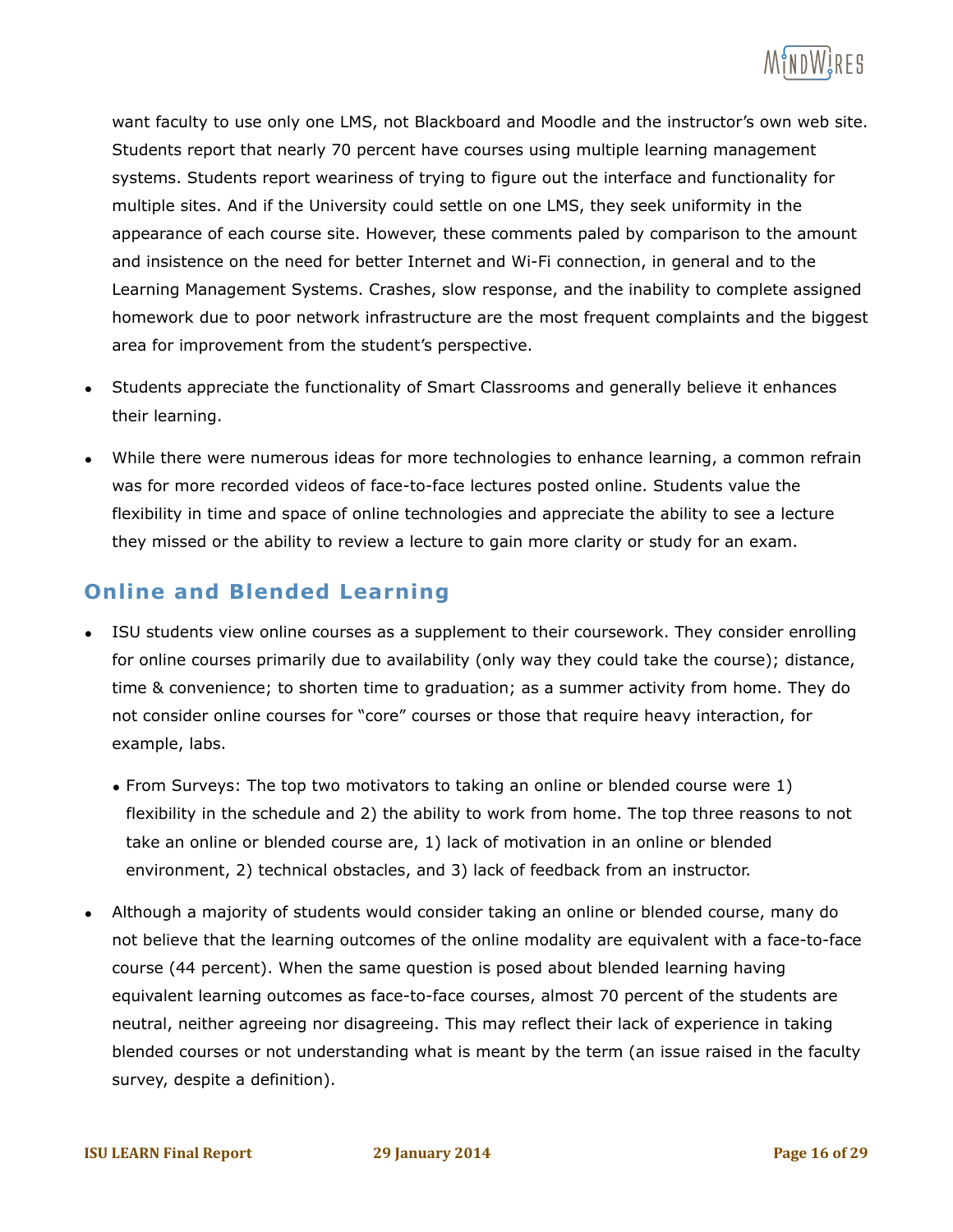

- Students who would not consider taking online or blended courses, explain why they would not consider online modalities, citing the following reasons.
	- A preference for a face-to-face modality
	- A lack of interest in the modality
	- Meta-cognitive awareness that face-to-face classes are required for self-motivation
	- A desire for peer and instructor collaboration and discussion

#### **Technology Support**

- While there is not broad satisfaction with technology support services, there is likewise little dissatisfaction.
- Students prefer to seek help from a friend (70 percent), online (57 percent), or their instructor (56 percent) rather than from ITS Central Services (23 percent) or their college held desk (6 percent) and are satisfied with the results.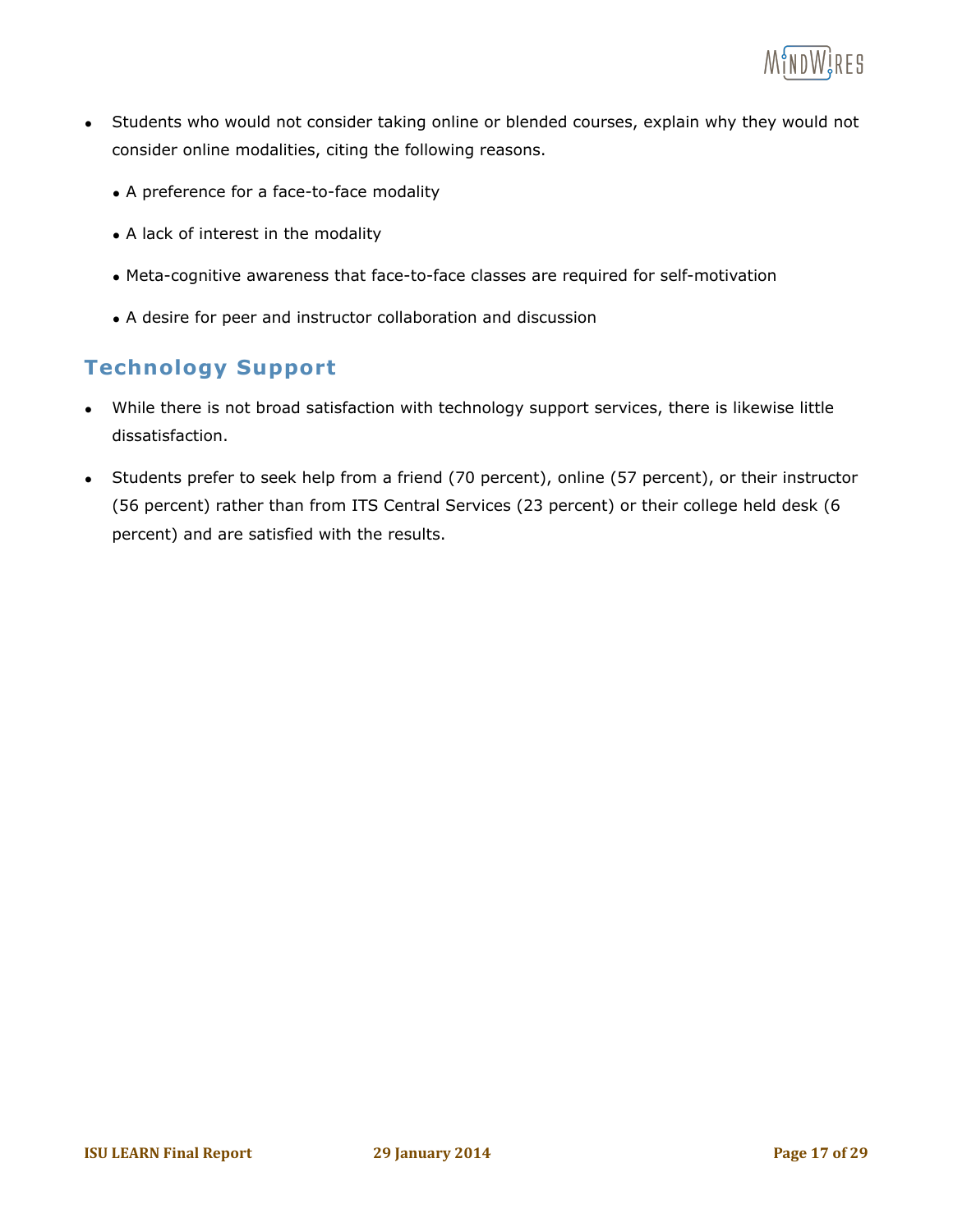

# **SYNTHESIS OF ISSUES**

Looking across stakeholder groups we see the following synthesis of issues.

#### **Educational Technology**

*The centrally provided LMS, Blackboard, is used pervasively by faculty, and students report accessing the LMS at least daily.* Faculty acknowledge that an LMS is an essential tool to support their courses and would like to see improvements to features such as the gradebook and tools to support team work. Reliability and availability of the LMS is of primary importance to faculty and students. Faculty weigh the investment of learning and integrating a new educational technology tool against the potential benefit of features and functionality, so any new tool should provide obvious improvements to faculty. Faculty often expressed the desire to have a broader campus conversation about educational technologies and their effective use on campus and how the LMS fits in the suite of tools faculty need.

Faculty cite a large investment of time to prepare and maintain online materials. Given this investment, faculty want to be able to use these materials for multiple years. As one faculty asserted, "Every time we change to a different [LMS] system, I lose a week of my life." Students, meanwhile, are content with the systems, but want the materials done well and kept up-to-date.

While students very much appreciate the LMS as a place to aggregate materials and information about their courses, they would also prefer that faculty use only one LMS. (Instructors are currently using a combination of Blackboard, Moodle, and instructors' own web sites.) Students are required to figure out multiple interfaces, multiple sign-ons, keeping track of URLs for each course, and differing functionality.

With such heavy use of these technology tools, availability of these tools is of utmost importance to faculty and students. Students especially complained about crashes, slow response, and the inability to complete assigned homework due to poor network infrastructure.

#### **Support for Educational Technology**

*Faculty appreciate the support services provided but support staff and would like to receive more of these services.* Faculty believe, however, that staff are spread too thin. Just as the growing enrollment has stretched physical spaces, it has also stretched support services. Enrollment has increased, the number of faculty has increased, but there's been no corresponding increase in support services. (In some cases, staffing has been reduced.) Support staff are spread too thin and cannot meet the growing demands of the campus. Instructional support staff are busy supporting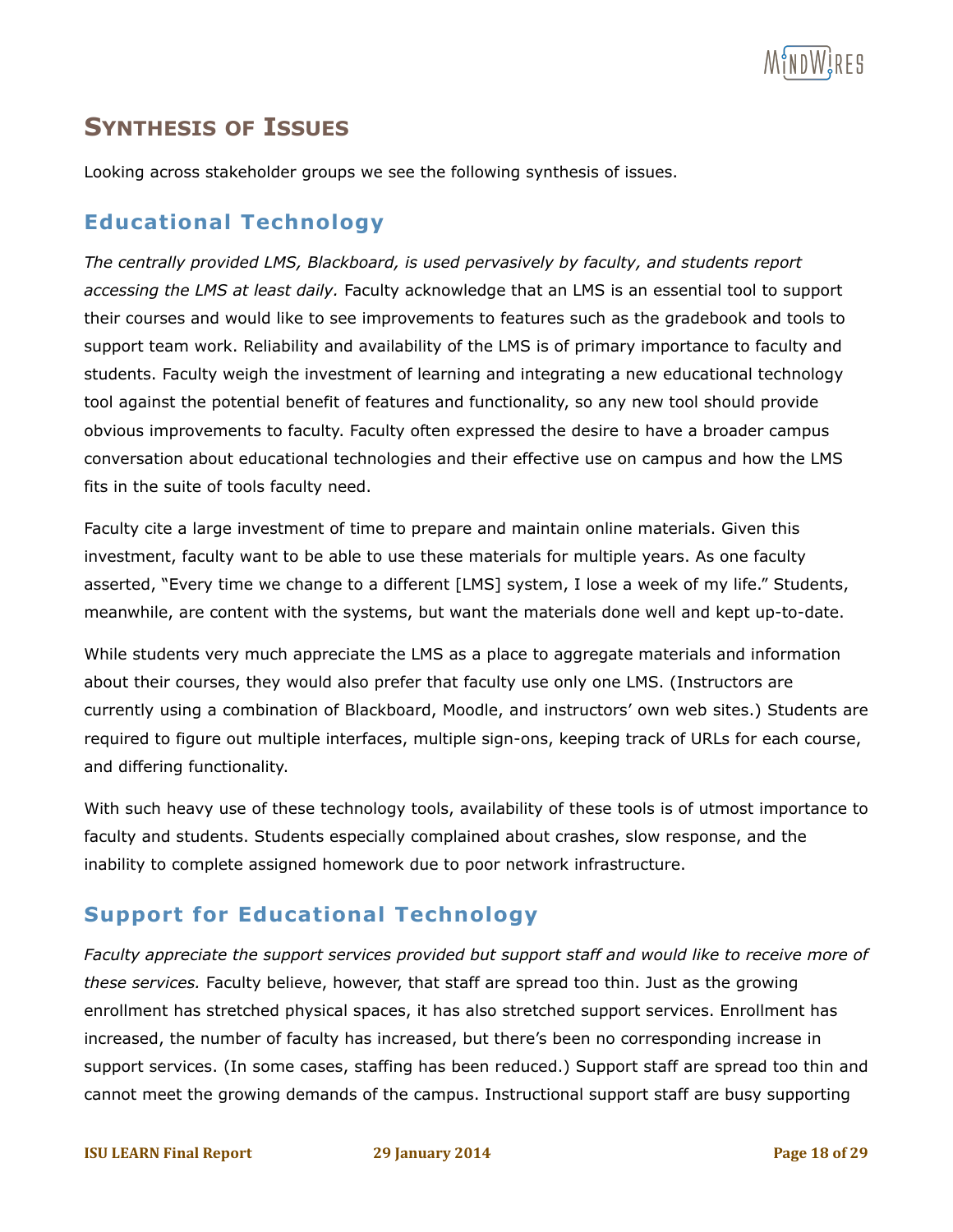

the current technologies and thus can only provide minimal support and assistance to explore and integrate new academic technologies.

Generally, there is confusion among faculty about where to look for support services. Support is spread across local, college services and multiple central services (ITS, CELT, Library, Classroom Scheduling, FP&M). This makes it confusing to faculty to know where to seek help both to fix what's broken and to explore new pedagogical approaches.

#### **Classrooms and Technology**

*Iowa State's classrooms are meeting the basic technological needs needed by faculty.* General Assignment classes generally provide basic technology (projectors, network hookup, dedicated computer, smart boards and audio-visual aids).

However, faculty report that classrooms are not up to state-of-the-art spaces found at other institutions. With the current campus discussions about online ISU offerings, faculty fear that the physical teaching and learning spaces will be neglected.

Faculty are also frustrated by the scheduling of General Assignment classrooms. Classes are assigned to spaces based on number of students / seats and do not take into account the other aspects of the space. Faculty frequently asked for tables and chairs that are not bolted to the floor so that they can use small groups in the classrooms.

Faculty would like to be involved in designing classrooms to ensure these spaces meet their needs and are designed to allow them to try new pedagogical approaches.

#### **Online and Blended Learning**

*Online learning at Iowa State has many different definitions and no common language is used across the campus to discuss online approaches.* Early in the assessment process, we developed a glossary of terms (see Appendix A) to help address this issue. In particular, the definitions for online and blended learning were introduced at the beginning of each focus group and were included in the surveys.

Since responsibility for distance / online learning transitioned from Extension to individual colleges after 2008, each college has been figuring out independently what approach, if any, they will adopt for online learning. Only recently have colleges begun to share and discuss with each other online initiatives. To date, little has been shared across colleges about lessons learned and opportunities for collaboration.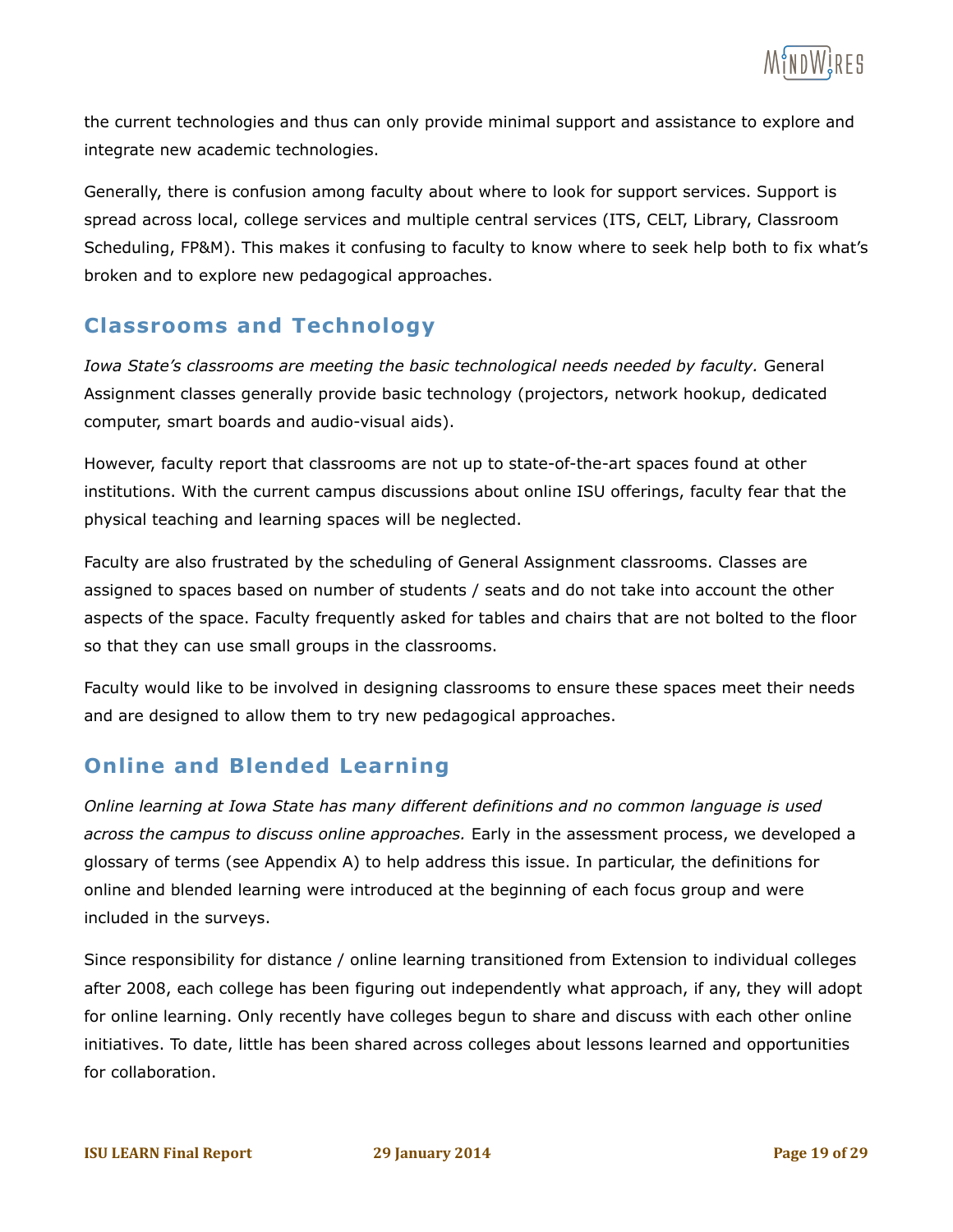

Colleges vary greatly in how they view online. Some see it as an important source of new tuition revenue and an important service to offer to keep pace with peer institutions. Others see online as a threat to Iowa State's "high touch, high quality" brand and not appropriate for the content they teach.

*However, all who participated in the assessment (faculty, staff and students) did agree that a critical issue is the quality of online instruction.* A common concern for faculty is how to use online / blended approaches effectively. Some faculty are trying new pedagogical approaches that use technology. However, most are unsure of how to effectively use the technology and want to use the scarce resources they have wisely.

*For faculty, time is a key barrier. Developing new pedagogical approaches takes time, time which is not explicitly rewarded by either promotion or tenure.* So, they ask, why should I spend the time to develop online courses?

Iowa State students view online courses as a supplement to their coursework and appreciate the flexibility in time and space provided by online resources. Students share the concern over quality of online teaching and would like ISU to adopt standards to ensure quality and to provide training to faculty on how to use technology effectively.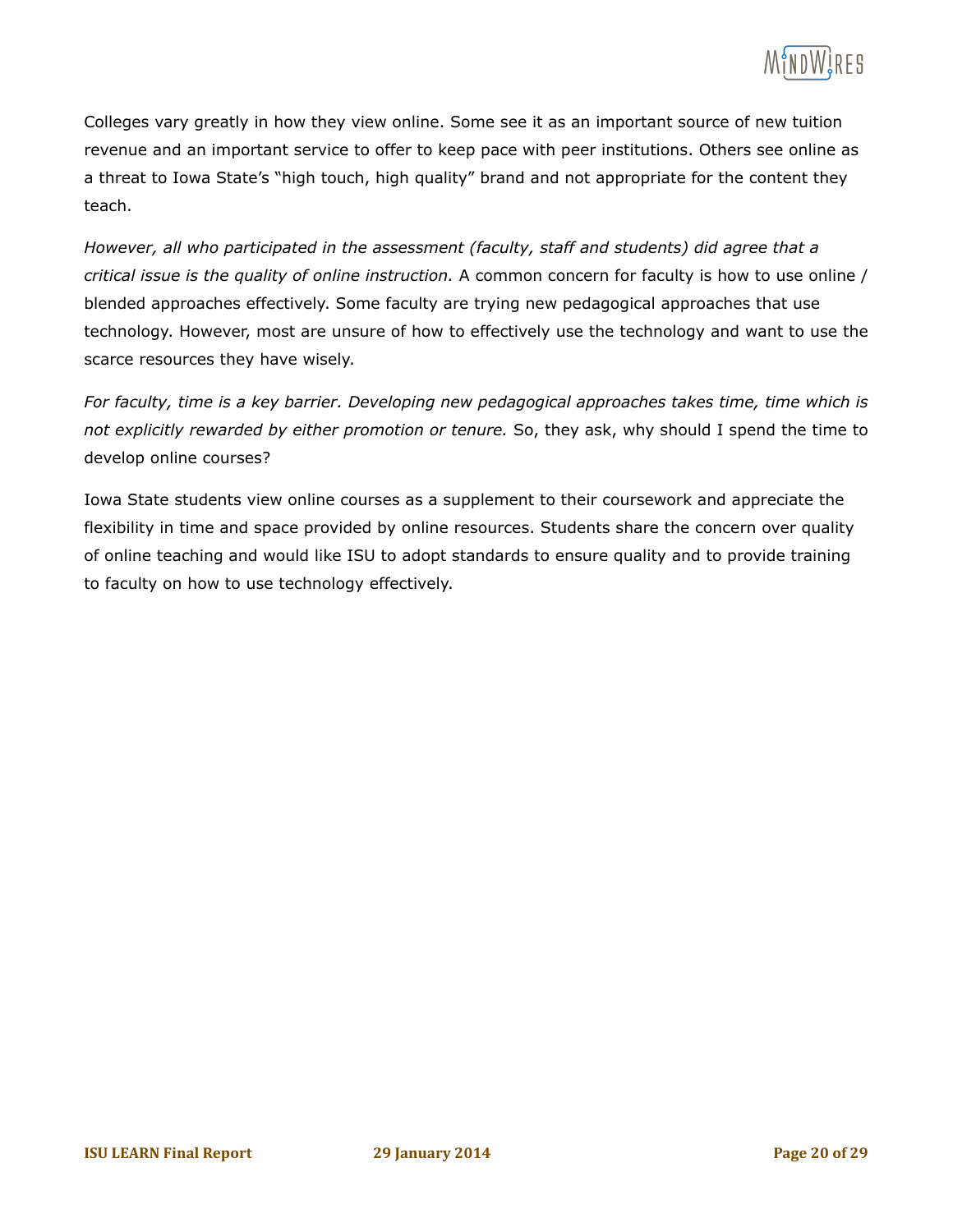

### **RECOMMENDATIONS**

#### **Continue and enhance the support and infrastructure for the ever-present LMS**

Iowa State's Learning Management System (Blackboard for the campus-wide tool) is used universally by faculty and staff and has more widespread adoption than other schools we have worked with. Given the heavy reliance on the LMS, the University should dedicate the necessary resources to ensure its availability and reliability, and to provide support and training to assist faculty in making the best use of the LMS.

Based on feedback during the assessment process, the key attributes of any LMS adopted by Iowa State are:

- **Ease of use.** Because faculty and students use the LMS on a daily basis, ease of use is a key feature. Campus users must be able to access and use the LMS with minimal training.
- **Inter-operability.** The LMS should work seamlessly with other Iowa State enterprise systems, such as class registration (to automatically populate students enrolled in the class) and grades (to submit final grades from the LMS). Integration with systems such as video asset storage and users' document storage can be effective and efficient for both the users and the university.
- **Reliability.** Although most comments about LMS reliability centered on problems occurring a couple of years ago, faculty and students still consider system reliability as one of the top priorities.

#### **Build an academic technology community**

Throughout the LEARN assessment, faculty and staff expressed their appreciation of the opportunity to engage in the process and hear from others — other faculty, as well as staff and administrators — about the teaching and learning ecosystem at Iowa State. Faculty commented on the "silo" nature at Iowa State, which can lead to a lack of communication between faculty and colleges. The LEARN process has created the foundation of an on-going discussion across campus about academic technology, teaching and learning which should be fostered.

#### *Continue the campus discussion about online learning at lowa State*

During the assessment process, participants were eager to discuss online learning and its role at Iowa State. We recommend continuing the dialogue started during the assessment and addressing some key issues: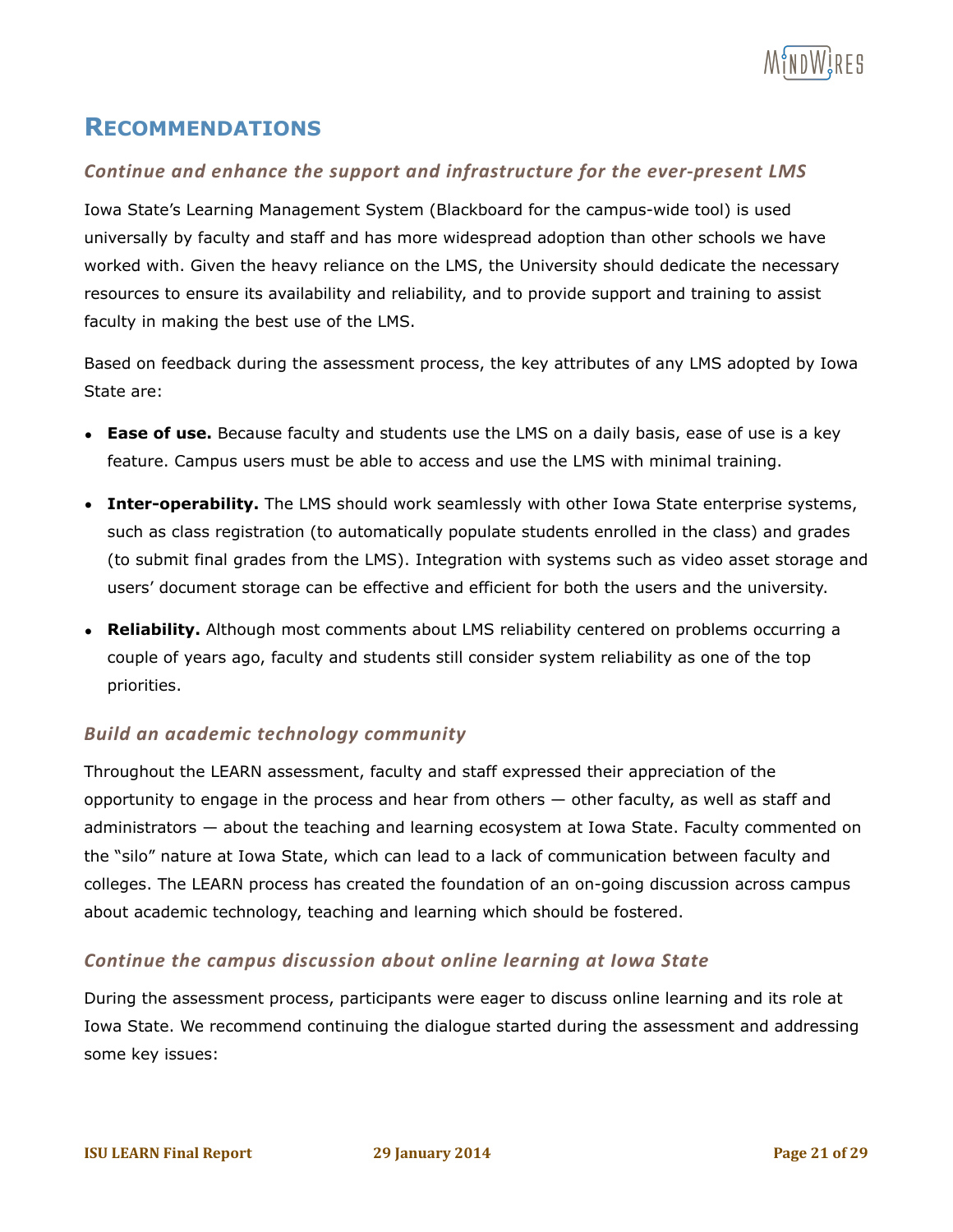

- Develop common definitions for terms and ideas. The list developed for the project is a good starting point and should be shared and modified based on the ongoing conversation.
- Share with the campus discipline-based examples from peer institutions on how online is being incorporated and used to enhance teaching and learning. These examples can be the foundation for discussions among faculty, staff and administrators about how online learning will meet Iowa State's institutional goals.

The near-term goal of campus dialogue is to develop a shared vision for the role of online and hybrid education initiatives - what the strategic goals should be for online learning, what guiding principles should inform collegiate and departmental initiatives, where online learning is most appropriate and where it is least appropriate, and how the institution should support development and teaching of online courses.

#### *Need for Multi-media Support*

Recorded lectures were mentioned in nearly all of our interactions with faculty, staff and students, and is more prevalent at Iowa State than other campuses we work with. Students appreciate having access to the lectures to review the materials and in those instances when they are unable to attend class. Faculty support these uses of video but are concerned about students eventually not attending class in favor of viewing the recorded lectures. Faculty also expressed concern about the time to learn to use video recording equipment and techniques.

Iowa State seems focused on classroom lecture capture without considering appropriate video production alternatives or support for faculty. As use of recorded lectures and other video technologies grows, Iowa State will need to develop services to support this usage, including:

- IT infrastructure to capture, store and retrieve video assets, and
- Faculty support to assist faculty in learning and using video

ISU faculty and staff are likely assuming that classroom lecture capture will work for any video component (online, hybrid, face-to-face) without realizing that online and blended courses can need more professional video segments. One of the key results of the recent interest nation-wide in online learning, particularly driven by the introduction of Massive Open Online Courses (MOOCs), is that students increasingly expect professionally-produced and engaging multi-media content. Classroom lecture capture is but one type of multi-media content needed in this medium. This growing set of expectations points to the need for a multi-media group (either centrally or at the collegiate level or both) that includes proactive studio and video production support.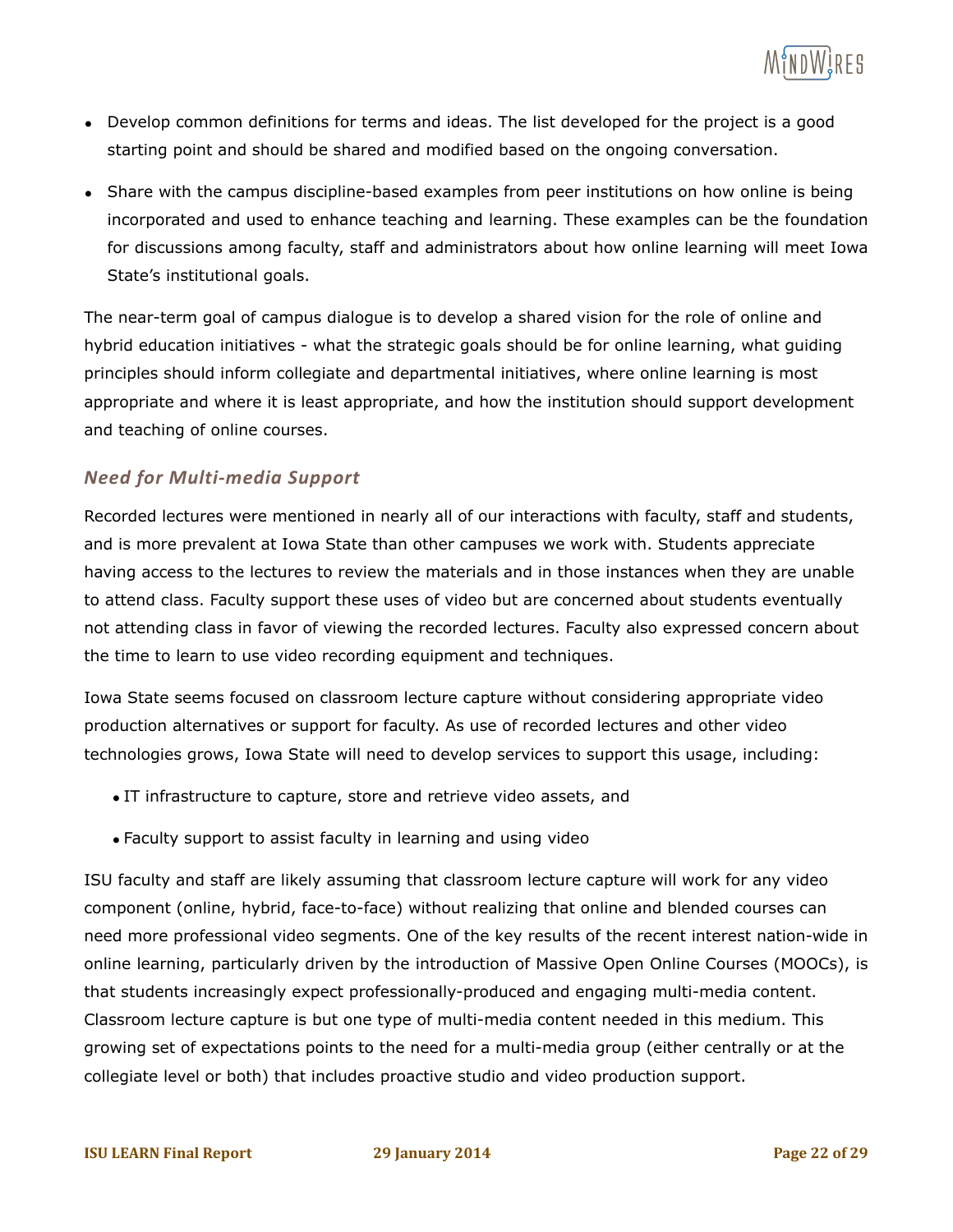

#### *Special Focus on Classroom Switch-over*

Faculty repeatedly described the challenge of managing the 10-minute class time change being a real limitation on effective use of technology. Given the broad adoption of classroom technology, within a 10-minute time period the faculty leading the ending class need to disconnect any computers while taking questions from students who want further discussion at the end of class. At the same time and on the same equipment, the faculty leading the beginning class must try to get into the room, connect computers and / or start needed software applications, determine if all technologies are working, and be prepared to start teaching. Any problems where the technology does not work makes the problem much more difficult and frustrating.

While there might be a tendency to evaluate classroom technology design or course scheduling separately, we recommend that the university take a holistic view of the 10-minute class time change issue. The university should create a task force or sub-committee to broadly address methods to alleviate the problems with the 10-minute class time change and make the process more efficient. The scope for this group should include:

- Classroom technology design and reliability
- Technology support knowing whom to call, ensuring support is available, enabling selfsupport
- Consideration of alternative approaches to improve efficiency of repair and updating of classroom technology (computers and software), such as a staging area to allow parallel disconnecting and connecting of computers and setup of software applications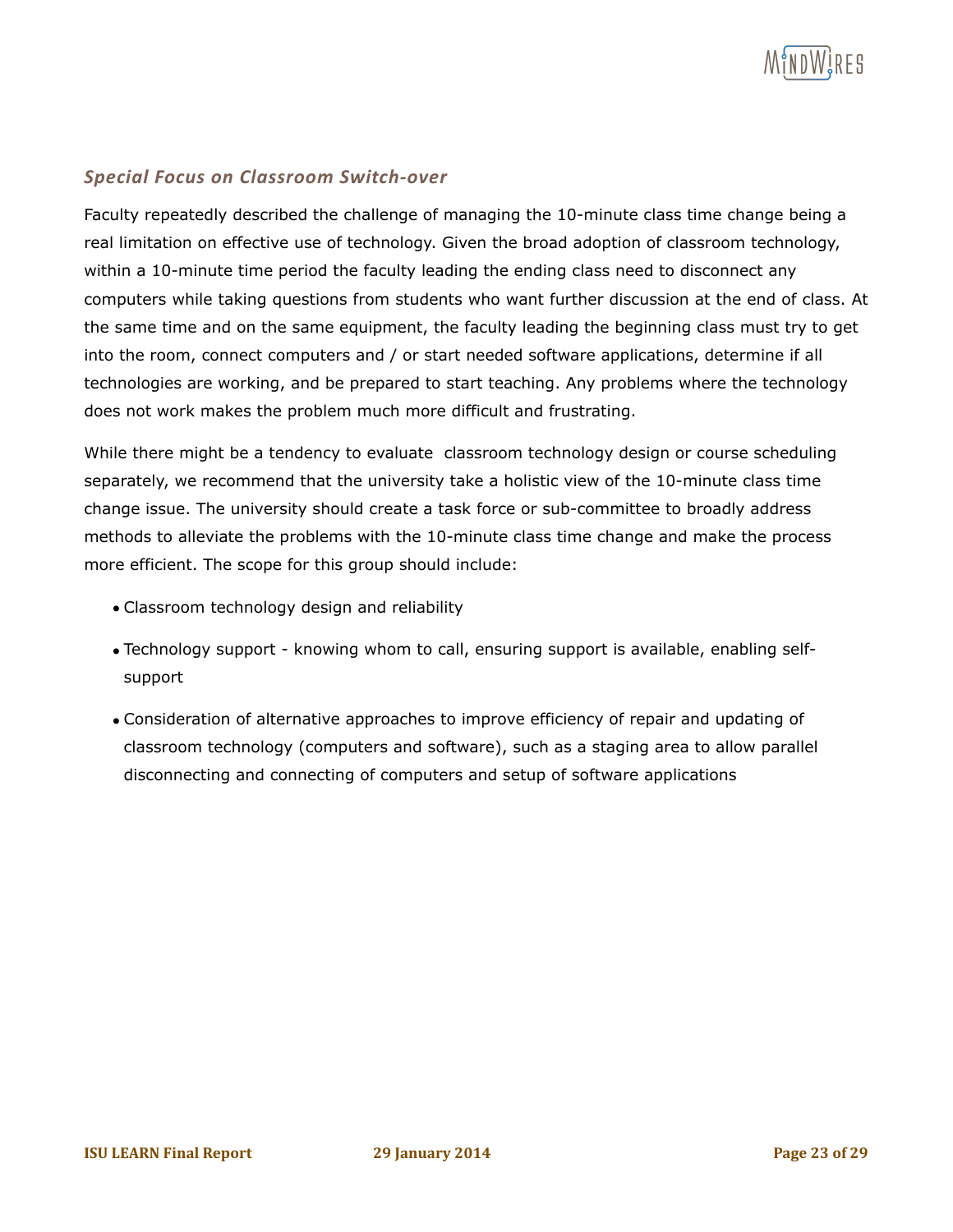

# *APPENDIX A: LEARN GLOSSARY OF TERMS AND DEFINITIONS*

The following definitions were developed for the LEARN project in order to provide a common base for terminology in discussions. The definitions for "blended course" and "online course" were also introduced during focus groups and included in the surveys. These definitions are also available on the project website at http://learn.provost.iastate.edu .

| <b>Term</b>                         | <b>Definition</b>                                                                                                                                                                                                                                                                                                                                                                                                                                                                                                                                                                                                          |
|-------------------------------------|----------------------------------------------------------------------------------------------------------------------------------------------------------------------------------------------------------------------------------------------------------------------------------------------------------------------------------------------------------------------------------------------------------------------------------------------------------------------------------------------------------------------------------------------------------------------------------------------------------------------------|
| Asynchronous<br>learning            | Learning that can happen anytime, anywhere; students do not all have to<br>receive content simultaneously.                                                                                                                                                                                                                                                                                                                                                                                                                                                                                                                 |
| <b>Blended course</b>               | A course that is deliberately designed for blended learning, with at least<br>25% of the learning activities scheduled for online methods and at least<br>25% scheduled for face-to-face methods.                                                                                                                                                                                                                                                                                                                                                                                                                          |
| <b>Blended learning</b>             | Blended learning is any time a student learns at least in part at a<br>supervised brick-and-mortar location away from home and at least in<br>part through online delivery with some element of student control over<br>time, place, path, and/or pace; often used synonymously with Hybrid<br>Learning.                                                                                                                                                                                                                                                                                                                   |
| Cloud computing                     | Computing services delivered from external service providers, even if the<br>services are run by an associated organization at the institution. Cloud<br>services technically are both multi-tenant and SaaS (automatically<br>provisioned, available on an as-needed subscription).                                                                                                                                                                                                                                                                                                                                       |
| <b>CMOOC</b>                        | Based on the connectivist theory (Siemens), a cMOOC is "a gathering of<br>participants, of people willing to exchange knowledge and experience for<br>each to build upon." In contrast with xMOOCs, the core of the course<br>(content, activities, artifacts) is built thoughout the course by all<br>participants, instead of delivered to learners as a highly-structured<br>sequence. cMOOCs are generally more of a grassroots effort, using freely<br>available online services such as blogs, wikis, and social media to connect<br>all participants and enable conversations that lead to knowledge<br>generation. |
| Competency-based<br>education (CBE) | CBE is based on the broader concept of outcomes-based education<br>(OBE), which starts with the desired outcomes and moves to the learning<br>experiences that should lead students to those outcomes. OBE can be<br>implemented in face-to-face, online, and hybrid models. In the narrower<br>concept of CBE, the outcomes are more closely tied to job skills or<br>employment needs, and the methods are typically self-paced.                                                                                                                                                                                         |
| Course management<br>system (CMS)   | See "Learning Management System." A CMS is organized around a course<br>while, technically, an LMS should be organized around a learner. Most<br>modern LMSs are actually CMSs.                                                                                                                                                                                                                                                                                                                                                                                                                                            |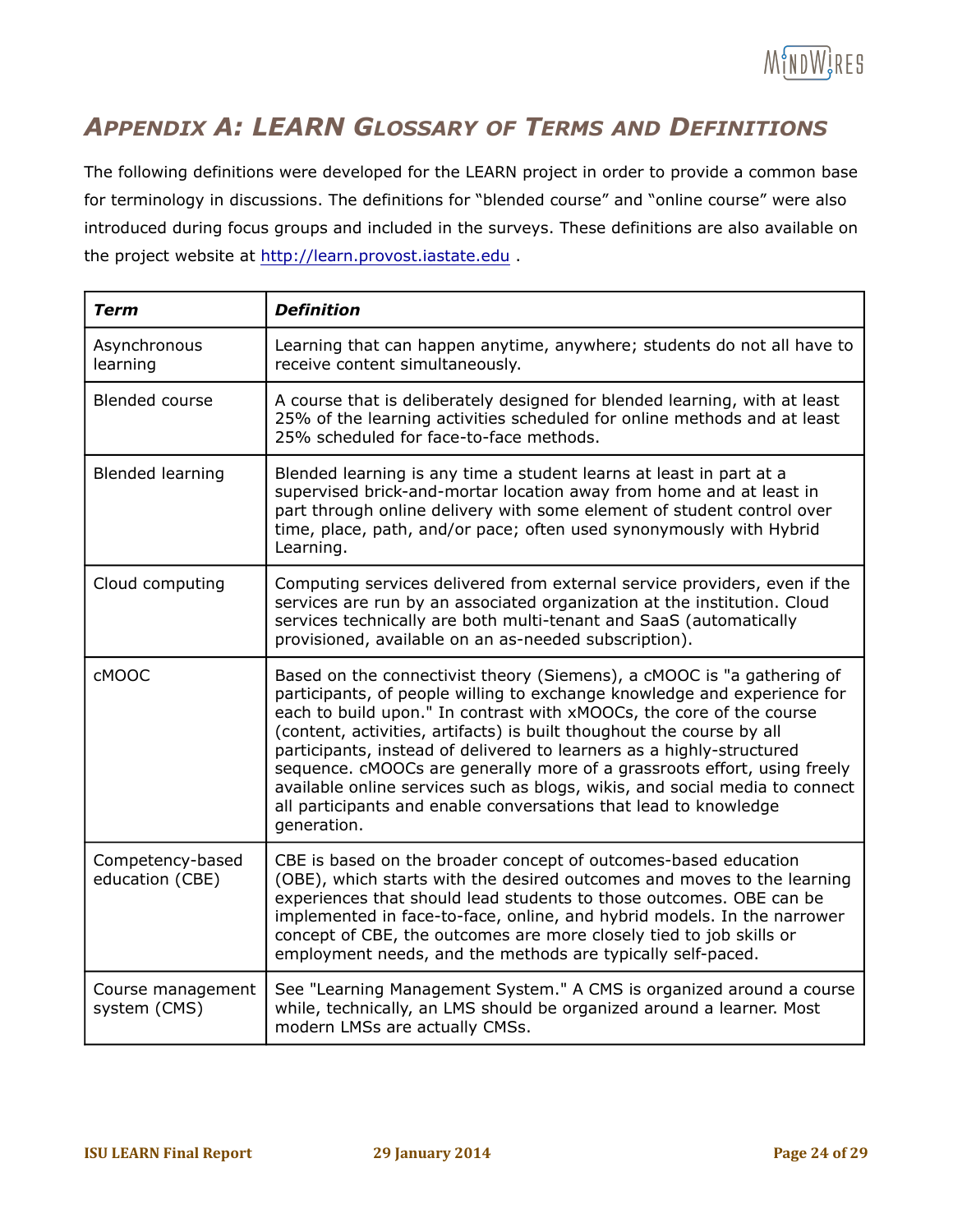

| Distance learning                      | General term for any type of educational activity in which the participants<br>are at a distance from each other -- in other words, are separated in<br>space. They may or may not be separated in time (asynchronous vs.<br>synchronous). Online learning is one form of distance learning.                                                                                                                                                                                                                                                                                          |
|----------------------------------------|---------------------------------------------------------------------------------------------------------------------------------------------------------------------------------------------------------------------------------------------------------------------------------------------------------------------------------------------------------------------------------------------------------------------------------------------------------------------------------------------------------------------------------------------------------------------------------------|
| e-Learning                             | Learning content or interaction that is facilitated electronically, such as<br>delivery of digital content or use of threaded online discussion.                                                                                                                                                                                                                                                                                                                                                                                                                                      |
| ePortfolio                             | Curated digital representation of a person's work and skills, including<br>work samples, digital badges, or testimonials. Many people use web 2.0<br>tools like blogs and social media to showcase their competencies, as the<br>use of ePortfolios is becoming an industry standard in certain professions,<br>such as computer sciences.                                                                                                                                                                                                                                            |
| Educational<br>technology (ed tech)    | The theory and practice of design, development, utilization,<br>management, and evaluation of processes and resources for learning.<br>Alternatively, the study and ethical practice of facilitating learning and<br>improving performance by creating, using, and managing, appropriate<br>technological processes and resources.                                                                                                                                                                                                                                                    |
| Hybrid learning                        | See "Blended learning"                                                                                                                                                                                                                                                                                                                                                                                                                                                                                                                                                                |
| Instructional design                   | The practice of creating "instructional experiences which make the<br>acquisition of knowledge and skill more efficient, effective, and<br>appealing." The process consists broadly of determining the current state<br>and needs of the learner, defining the end goal of instruction, and<br>creating some "intervention" to assist in the transition. Ideally the<br>process is informed by pedagogically (process of teaching) and<br>andragogically (adult learning) tested theories of learning and may take<br>place in student-only, teacher-led or community-based settings. |
| Learning<br>management<br>system (LMS) | Software that provides an integrated suite of online resources and<br>communications capabilities in support of traditional courses and can also<br>serve as a platform for fully online courses. Many LMS implementations<br>are integrated with student information systems (SIS).                                                                                                                                                                                                                                                                                                  |
| Learning platform                      | An integrated set of interactive online services that provide teachers,<br>learners, parents and others involved in education with information, tools<br>and resources to support and enhance educational delivery and<br>management.                                                                                                                                                                                                                                                                                                                                                 |
| Learning spaces                        | Anywhere that students gather to learn. These can be in physical<br>locations (e.g. classrooms) or virtual locations (e.g. LMS); can be formal<br>learning spaces (e.g. classrooms or labs) or informal (e.g. library or<br>coffee shops).                                                                                                                                                                                                                                                                                                                                            |
| Flipped classroom                      | Courses that move the traditional lecture, or content dissemination, away<br>from face-to-face hours and into online delivery outside of class time.<br>The face-to-face class time is used for practice and actual application<br>rather than for introducing the content being studied. The instructor then<br>has time to help students face-to-face with specific problems.                                                                                                                                                                                                       |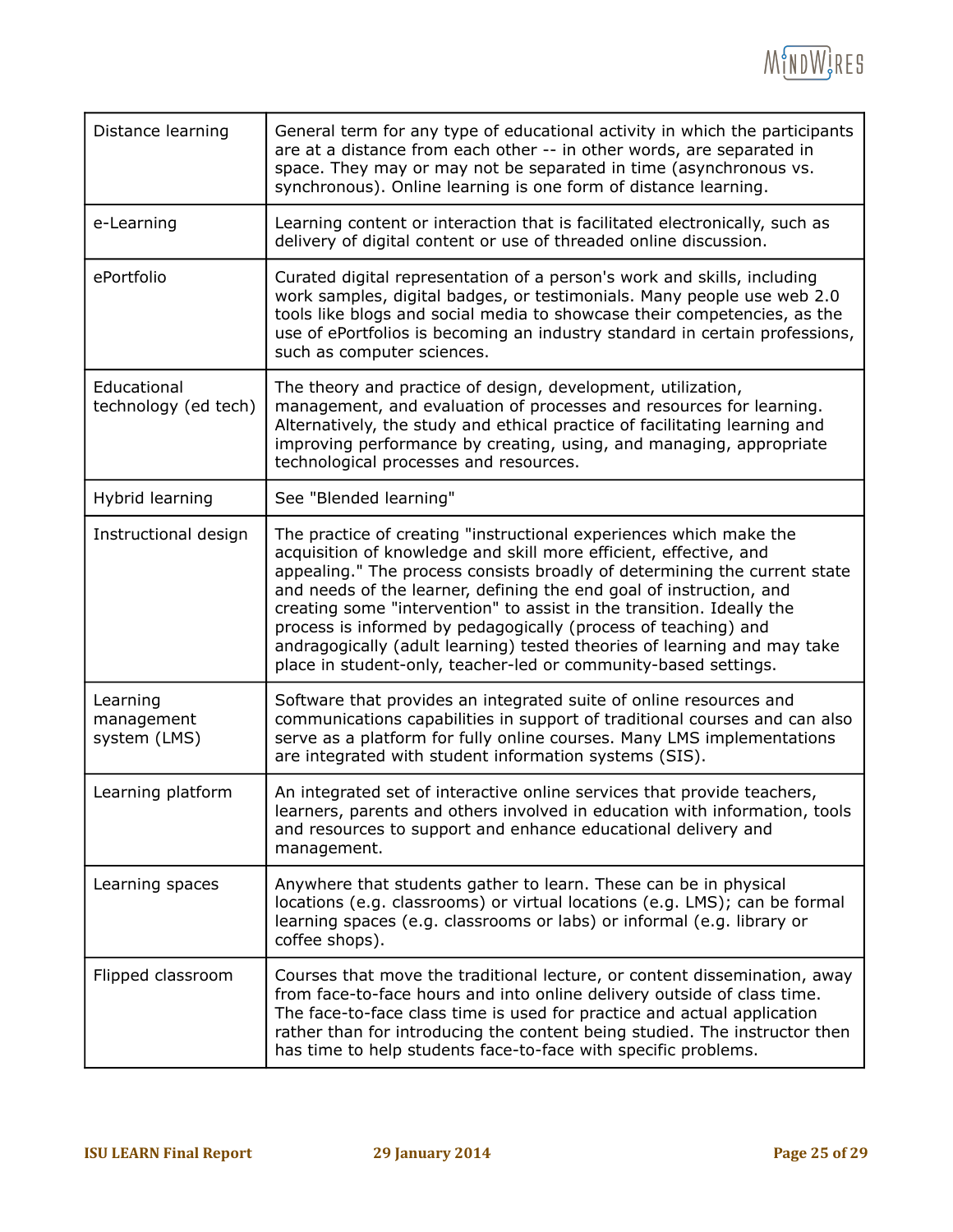

| Massive Open Online<br>Course (MOOC) | A MOOC is a model of educational delivery that is, to varying degrees,<br>massive, with theoretically no limit to enrollment; open, allowing anyone<br>to participate, usually at no cost; online, with learning activities typically<br>taking place over the web; and a course, structured around a set of<br>learning goals in a defined area of study. The range of MOOCs embody<br>these principles in different ways, and the particulars of how MOOCs<br>function continue to evolve.                                                                                                                         |
|--------------------------------------|----------------------------------------------------------------------------------------------------------------------------------------------------------------------------------------------------------------------------------------------------------------------------------------------------------------------------------------------------------------------------------------------------------------------------------------------------------------------------------------------------------------------------------------------------------------------------------------------------------------------|
| Online course                        | A course that is deliberately designed for online learning, with at least<br>90% of the learning activities scheduled for online methods. The class<br>would only meet in person at the beginning of the term or not at all.                                                                                                                                                                                                                                                                                                                                                                                         |
| Online service<br>provider           | Organizations (mostly for-profit companies, but with at least one non-<br>profit variation) that help non-profit schools develop online programs.<br>These providers, also known as online enablers, online program<br>management or school-as-a-service, provide various services for which<br>non-profits institutions typically do not have the experience or culture to<br>support. Some examples of the services include marketing & recruitment,<br>enrollment management, curriculum development, online course design,<br>student retention support, technology hosting, and student and faculty<br>support. |
| Open educational<br>resource (OER)   | Content licensed in a manner that provides users with the right to make<br>more kinds of uses than those normally permitted under the law, at no<br>cost to the user. Of primary concern are four rights: 1) Reuse: the<br>content in its unaltered/verbatim form 2) Revise: adapt, adjust, modify,<br>or alter the content itself 3) Remix: combine the original or revised<br>content with other content to create something new 4) Redistribute:<br>share copies of the original, revisions, or remixes                                                                                                           |
| School-as-a-Service                  | See "Online service provider"                                                                                                                                                                                                                                                                                                                                                                                                                                                                                                                                                                                        |
| Smart classroom                      | A traditional lecture style teaching space that has available technological<br>equipment that can be used to aid and enhance instruction of a course.<br>Typical equipment includes projectors, network hookup, dedicated<br>computer, smart boards and audio-visual aids.                                                                                                                                                                                                                                                                                                                                           |
| Repository                           | Structured online database of learning objects contributed by users.<br>Repositories usually allow users to add metadata to the learning objects<br>in order to make them more organized and findable though search<br>mechanisms. Many open educational resources and open access journals<br>depend on repositories for file storage and retrieval.                                                                                                                                                                                                                                                                |
| Synchronous<br>learning              | A real-time, instructor-led online learning event in which all participants<br>are either in same location or logged on at the same time and<br>communicate directly with each other. In this virtual classroom setting,<br>the instructor maintains control of the class, with the ability to "call on"<br>participants. In most platforms, students and teachers can use a<br>whiteboard to see work in progress and share knowledge. Interaction<br>may also occur via audio- or videoconferencing, internet telephony, or<br>two-way live broadcasts.                                                            |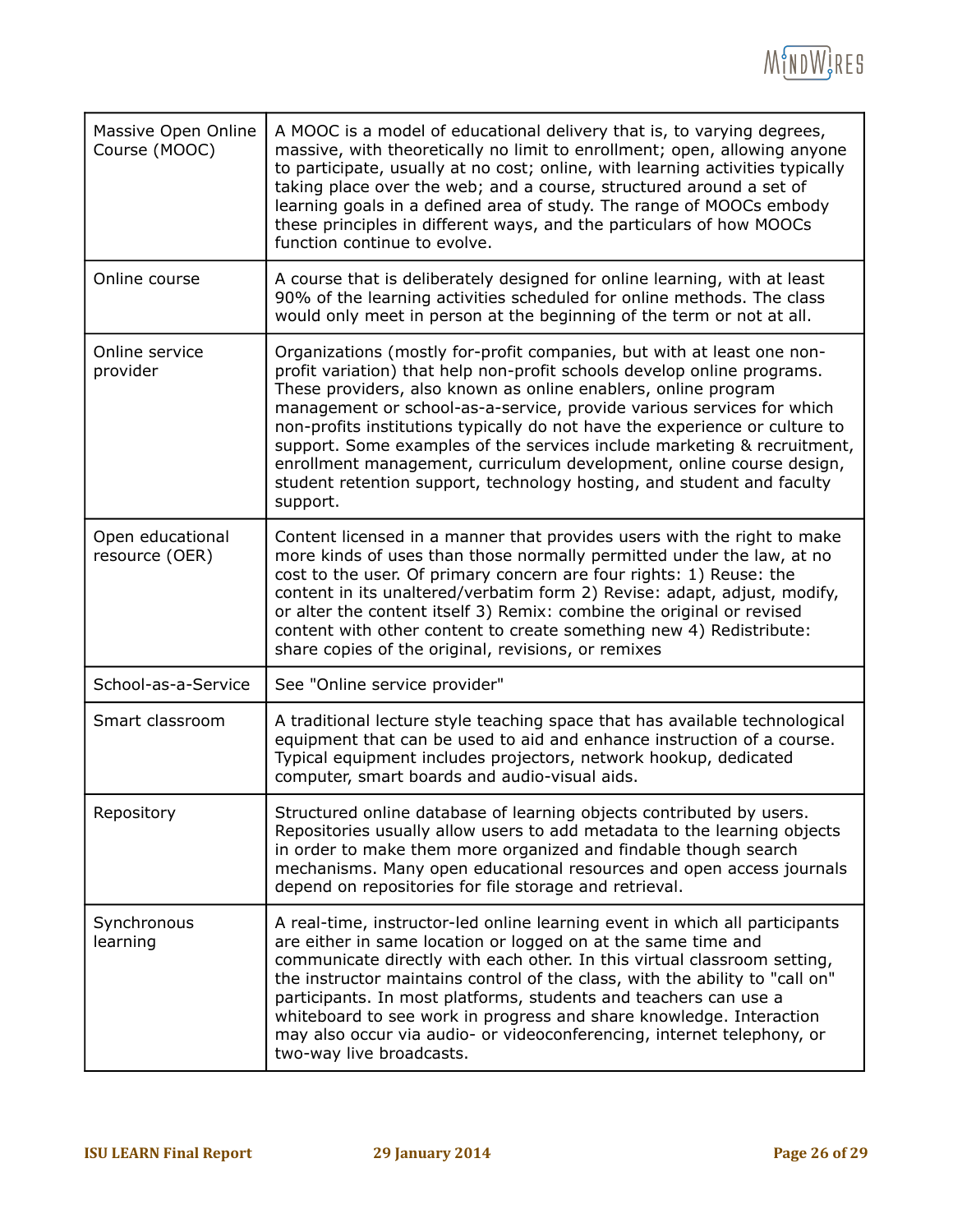

| Web-enhanced<br>course | Any course tied to the traditional classroom, with no reduction in the<br>number of class meetings, but involving some sort of computer usage,<br>say as in a software simulation, or design software for art or engineering<br>applications but still anchored to the normal time spent in classes would<br>fall in this category. Also in instances where usage of internet technology<br>is not used to supplant any classroom activity or time spent in the<br>classroom, but rather augment it. Traditional courses and web-enhanced<br>courses are very similar, indistinguishable in most cases, and therefore<br>they appear in a single category. These traditional, web-enhanced<br>courses are not normally considered to be e-learning courses. |
|------------------------|-------------------------------------------------------------------------------------------------------------------------------------------------------------------------------------------------------------------------------------------------------------------------------------------------------------------------------------------------------------------------------------------------------------------------------------------------------------------------------------------------------------------------------------------------------------------------------------------------------------------------------------------------------------------------------------------------------------------------------------------------------------|
| <b>XMOOC</b>           | The MOOCs arising out of the Stanford, Harvard and MIT models that<br>have been popularized in national media. Coursera, Udacity and edX are<br>the primary examples. These MOOCs are modeled on traditional course<br>materials, learning theories and higher education teaching methods. For<br>example, they usually are organized around lectures and quiz-type<br>assessment methods. Also these courses typically use little distributed<br>content that's available on the Web outside the platform. Most course<br>content is prerecorded video lectures which are posted on the courses'<br>home page.                                                                                                                                             |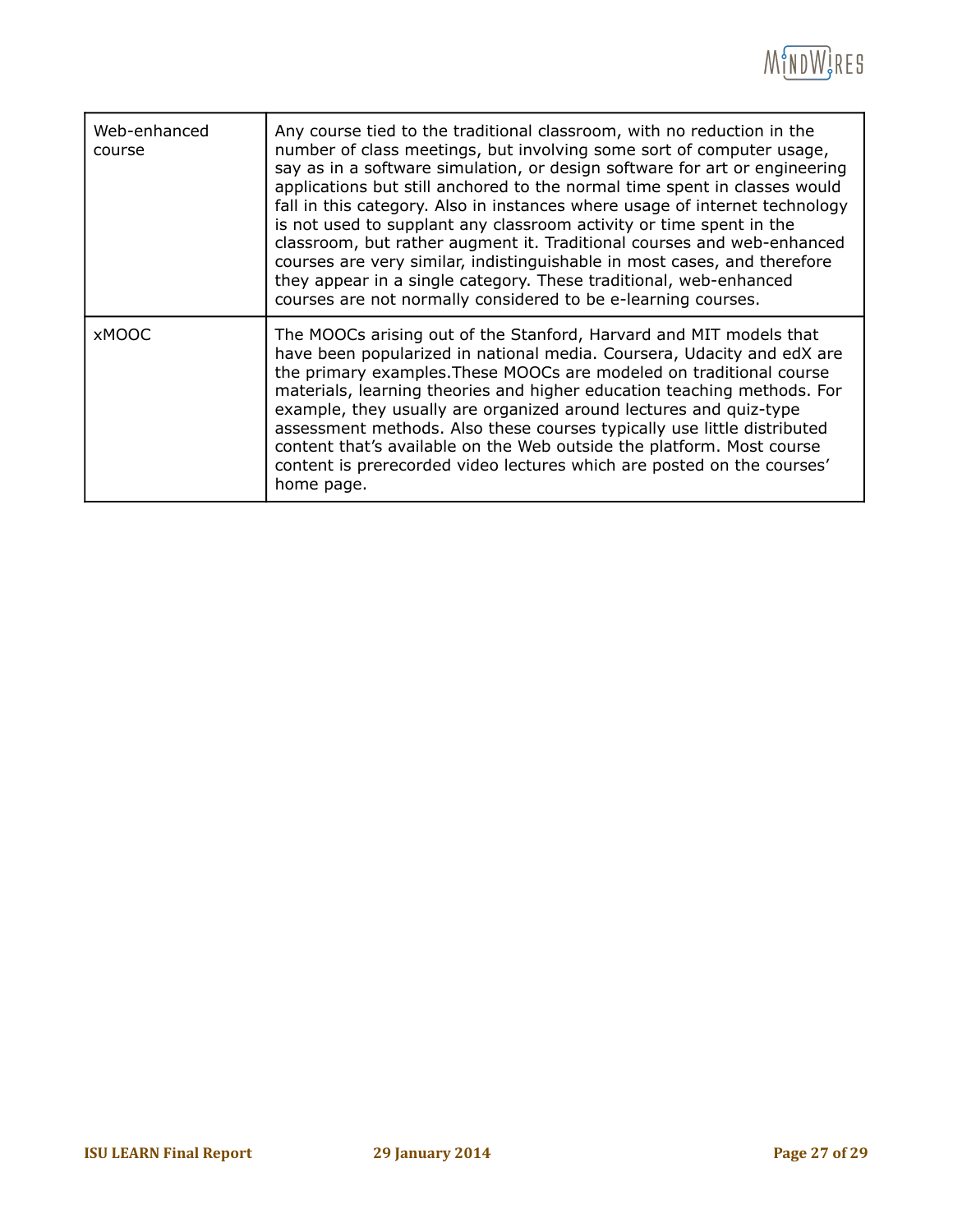

# *APPENDIX B: INSTRUCTIONAL SUPPORT STAFF FINDINGS*

Instructional staff views were captured in interviews, focus groups, and a survey. The survey was conducted in a separate but parallel activity by the Steering Committee. The list of staff invited to participate in the survey was manually generated (unlike the faculty, TA and student surveys which were electronically generated from University resources). In addition, a small number (26) responded to the survey. The results of the survey should be considered in light of these circumstances.

The most important issues identified by instructional staff are highlighted below. More information is available in the Focus Group Summary report and the Survey Results Summary report (see the project website at http://learn.provost.iastate.edu .

#### *Educational Technologies*

The educational technologies most supported by the instructional support staff are presentation software, the LMS, and document sharing.

#### *Technology Support Issues*

- Staff would like to see more opportunities to increase sharing of ideas and experiences between college support units and central services. Staff are overworked and spread too thin; communication is not a priority.
- Staff believe that central support services are spread thin and need more staff. One consequence of this is that central support staff are not able to respond as quickly as colleges are to explore new technologies and services. As a result, colleges end up adopting their own technology solutions, and then are reluctant to adopt central services when available.
- ISU has added students and faculty but has not increased support services. Staff advocate for more resources to provide support for faculty and staff.

#### **Online and Blended Learning**

- Staff believe that faculty are expected to integrate technology but are not given encouragement or support to acquire the needed training.
- As perceived by staff, the major barriers to faculty teaching an online or blended course include
	- Lack of necessary technical skills
	- Time necessary to learn how to use technology